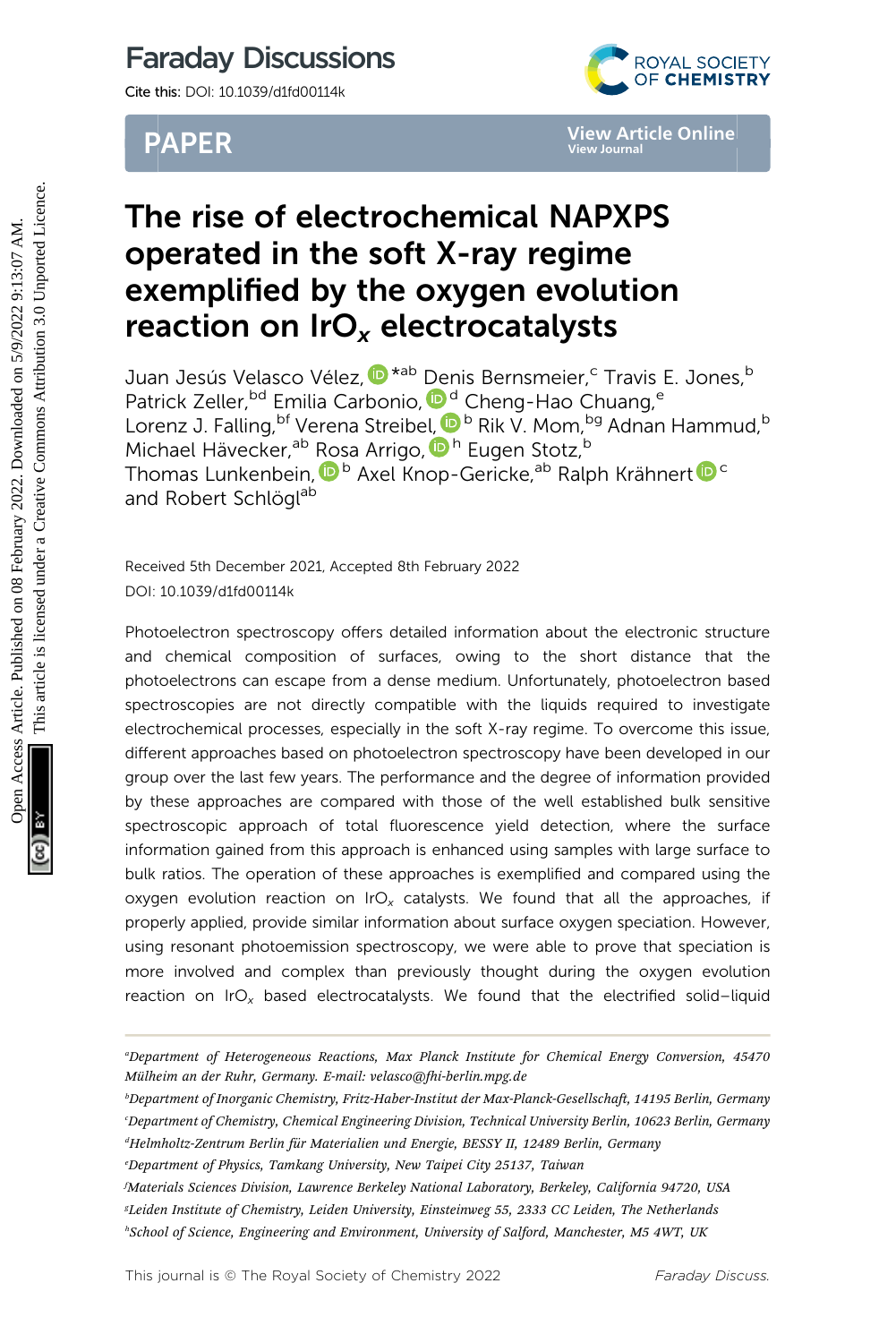interface is composed of different oxygen species, where the terminal oxygen atoms on iridium are the active species, yielding the formation of peroxo species and, finally, dioxygen as the reaction product. Thus, the oxygen–oxygen bond formation is dominated by peroxo species formation along the reaction pathway. Furthermore, the methodologies discussed here open up opportunities to investigate electrified solid– liquid interfaces in a multitude of electrochemical processes with unprecedented speciation capabilities, which are not accessible by one-dimensional X-ray spectroscopies.

### 1. Introduction

In this work, different approaches are used to investigate electrochemical interfaces with photoelectron spectroscopy. These approaches will be exemplified and compared using the oxygen evolution reaction (OER) on  $IrO<sub>x</sub>$  catalysts as an experimental model. The OER is a bottleneck in electrochemical energy conversion and storage, which are crucial to the solutions to the current global energy challenges.<sup>1</sup> Electrochemical water splitting to produce "green hydrogen" as a storable and clean fuel from renewable sources of energy plays a central role in proposed solutions to global warming, creating new opportunities to replace the use of fossil fuel technologies.<sup>2,3</sup> The electrocatalysts used in OER conditions face two challenges: corrosion and slow kinetics, $4$  reducing the process efficiency.<sup>5,6</sup> The catalysts must also remain stable under the strongly oxidizing conditions required for long term industrial applications. Iridium oxide is one of the most promising electrocatalysts for the OER in acidic solutions, because it uniquely combines both of the sought after properties in the same material: low overpotential and high corrosion resistance under harsh acidic conditions and anodic polarization.7,8 Unfortunately, iridium is among the scarcest in the Earth's crust. This scarcity either demands strategies for its efficient usage, or alternatively electrocatalyst designs based on abundant materials that can mimic the electronic properties of the active sites of iridium. The factors in the electronic structure which make iridium oxide one of the best candidates for the OER are still under debate.<sup>9</sup> A better understanding of the iridium chemistry of the activated catalyst is necessary in order to produce electrodes based on abundant materials that are able to match iridium's electrocatalytic performance. To achieve this goal, it is necessary to describe the electronic properties of  $\text{IrO}_r$  materials under realistic *operando* conditions and, in particular, with the iridium in contact with liquids. Fartiday Discussions<br>
Interlace is composed of different oxygen species, where the terminal oxygen axplication<br>
information as the reaction product. Thus, the oxygen-oxygen bond formation is<br>
domynen as the reaction produc

> An in-depth understanding of the atomistic mechanisms underlying different electrochemical processes requires recording large sets of data collected under operando conditions to obtain key information on the electrified interface.<sup>10</sup> Desired parameters to be known include the chemical composition at the interface, chemical states of the atoms and their variation as a result of the electrochemical processes, and the structural evolution of the material. Unfortunately, analytical techniques which are able to provide such detailed interfacial information are very limited and hardly compatible with liquids,<sup>11</sup> usually restricting researchers to ex situ/post-mortem characterizations. This limitation leads to a loss of important information, as in many cases the intermediates and electrocatalytically active species cannot be detected in a post-process analysis,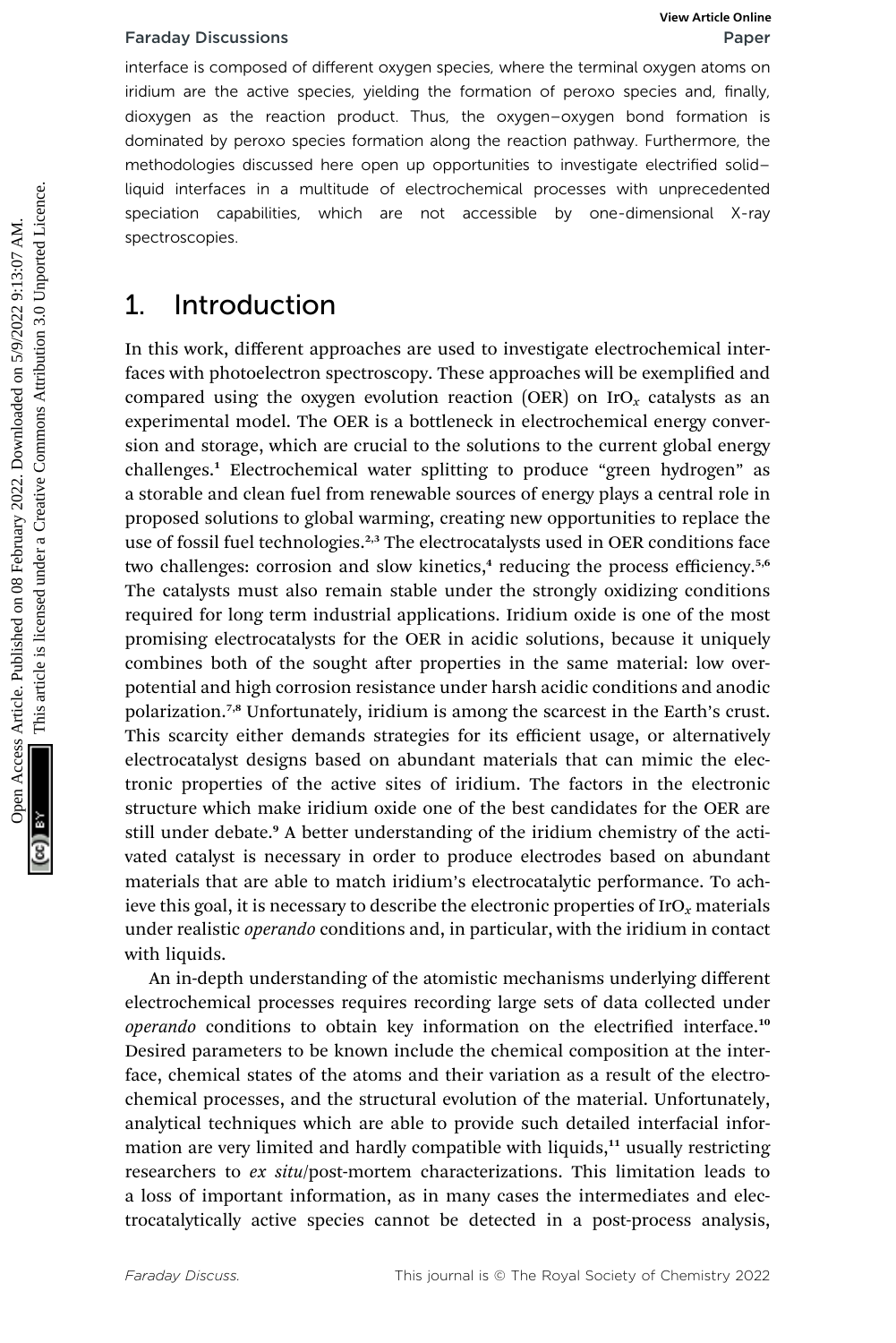# Paper Faraday Discussions

leaving us blind to key aspects ruling the reaction pathway. X-ray spectroscopic techniques are able to provide the relevant information on the electronic structure in an element specific manner but real electrochemical interfaces are buried and, most of the time, are in the presence of liquid electrolytes. Because of this fact, the electrified interfaces are inaccessible directly to common surface sensitive techniques like photoelectron spectroscopy, requiring new experimental strategies for their operation under these conditions.<sup>12</sup> Recently, different approaches have been developed, enabling the investigation of the electronic structure variation of electrodes under potentiostatic control using near ambient pressure X-ray photoelectron spectroscopy (NAPXPS),<sup>13</sup> from the gas phase up to bulk aqueous electrolytes.<sup>11,12,14–18</sup> Some of the most extensively used approaches entail the use of hard X-rays to allow the photoelectrons to escape through thick electrode membranes<sup>19</sup> (a few nanometers thick) or thin film electrolytes.<sup>20</sup> However, the use of soft X-rays for characterizing electrified interfaces presents significant advantages with respect to hard X-ray techniques, such as higher absorption cross sections, higher surface sensitivity, higher chemical sensitivity, and fine-structure resolution.<sup>15</sup> Unfortunately, performing in situ/operando experiments with soft X-rays is technically more challenging than in the hard Xray regime. In this work, we will show some of the surface sensitive XPS/XAS approaches that have been established in our group in the last years, which overcome the challenge of using soft X-rays for the in situ/operando characterization of working electrocatalysts. The performance of these approaches is compared with those of well established bulk sensitive approaches in liquids based on photon-in/photo-out techniques in the fluorescence yield mode<sup>21,22</sup> in order to validate our new approaches based on photoelectron detection. In addition, the unique capabilities of photoelectron based spectroscopy techniques will be discussed in terms of the enhanced speciation, ascribed to the capability to resolve spectra measurements with two different energies simultaneously, binding and excitation energies, using resonant spectroscopy. **Fraction** For the intervelope and the published on the controllation in the controllation in the controllation in the controllation in the controllation in the controllation in the controllation in the controllation in th

In photoelectron spectroscopy, an electron is ejected almost instantaneously using a photon energy higher than the threshold of ionization. However, tuning the photon energy in the vicinity of a core level near the absorption threshold yields a selective enhancement of photoemission from the absorbing atom through the phenomenon of resonance. Thus, the excited state, with a hole in the core level, will rapidly decay by the emission of an electron, as in the Auger decay process, which is shown schematically in Fig. 1. This phenomenon is in the nature of the resonant photoemission spectroscopy (ResPES) operation. Owing to the fact that the excitation energy is close to a core level absorption threshold, the resonant process selects specific chemical elements and is sensitive to particular chemical states, meaning that the information is particularly informative about the electronic structure of the selected atoms. Note that ResPES requires a tunable source of photon energy, as is provided in a synchrotron facility, in order to be able to select the photon excitation energy close to the absorption threshold of the selected core level. This capability simultaneously yields valuable information of the occupied (PDOS) and unoccupied orbital states (XAS). Using ResPES, we find in this work that the oxygen species taking part in the electrochemical oxidation of water on iridium electrodes are more involved and complex that previously stated. It is found that the formation of single coordinated oxygen atoms to iridium (named  $\mu_1$ -O) yields the formation of peroxo species (named  $\mu_1$ -OO),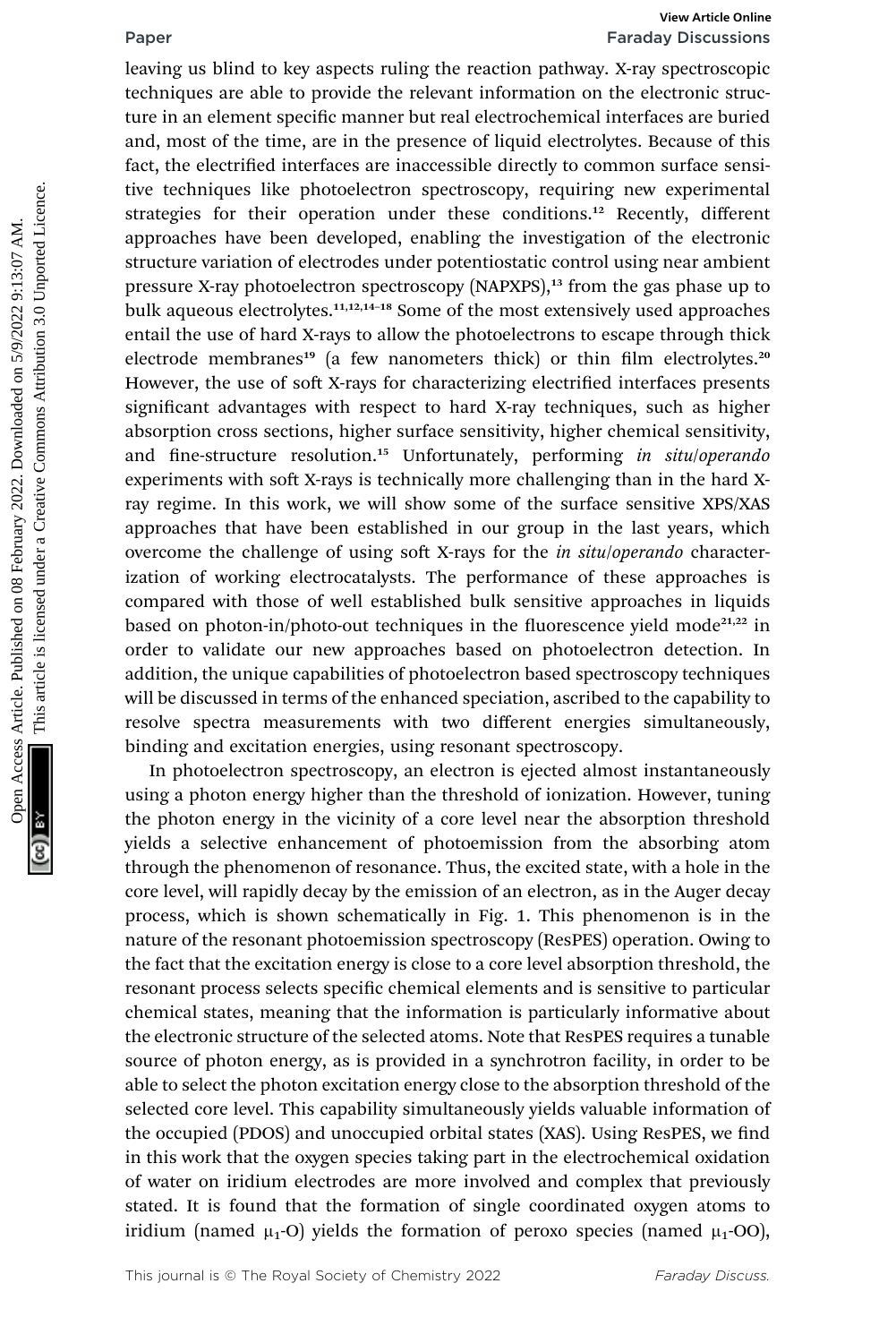

Fig. 1 Relevant electronic transitions for the radiative relaxation fluorescent photon emission, non-radiative Auger electron emission, photoelectron emission and resonant photoemission spectroscopy (ResPES).

which produce dioxygen  $(O_2)$  as a product of the oxygen evolution reaction. This result is of prime importance and represents a significant advance in the complete understanding of this complex reaction.

## 2. Can a bulk sensitive spectroscopy technique provide relevant information on an electrified interface?

First, we investigate the OER on an  $_{\text{I}rO_x}$  based catalyst using X-ray absorption spectroscopy (XAS), which is an element specific technique that provides information about the electronic structure of the unoccupied orbitals of a target element of interest.<sup>23</sup> XAS is one of most widely used X-ray based spectroscopic techniques to investigate the evolution of the electronic structure of materials, such as energy materials. Note that XAS requires the use of a tunable X-ray source for scanning the energy through the absorption edge of interest. Hence, the measurements are usually performed in a synchrotron light facility. When a sample is illuminated by X-ray radiation of an appropriate energy, the interaction of this radiation with the matter is dominated by photon absorption and electron excitation from an occupied core level to unoccupied energy levels. This process yields the formation of an excited electron and a core hole where the subsequent relaxation process is through photon light emission in total fluorescence yield (TFY) or by the emission of an Auger electron and secondary electrons originating in the cascade processes. The emitted electrons can be collected as the Auger electron yield (AEY) or as the total electron yield (TEY), and also as the partial electron yield (PEY) if the electrons are selected by kinetic energy. A schematic drawing with the different relevant electronic transitions and emission processes is shown in Fig. 1. The AEY requires an electron energy analyzer for its collection, meanwhile the TEY can be collected in different ways, such as collecting the emitted electrons using a current collector electrode (Faraday cup), or grounding the sample and collecting the drain current produced as a consequence of the emission of secondary electrons (TEY-ground). The TFY signal is considered bulk sensitive, owing to the large penetration depth of the photons in the µm range in the soft X-ray regime. Meanwhile, TEY is accepted to be a surface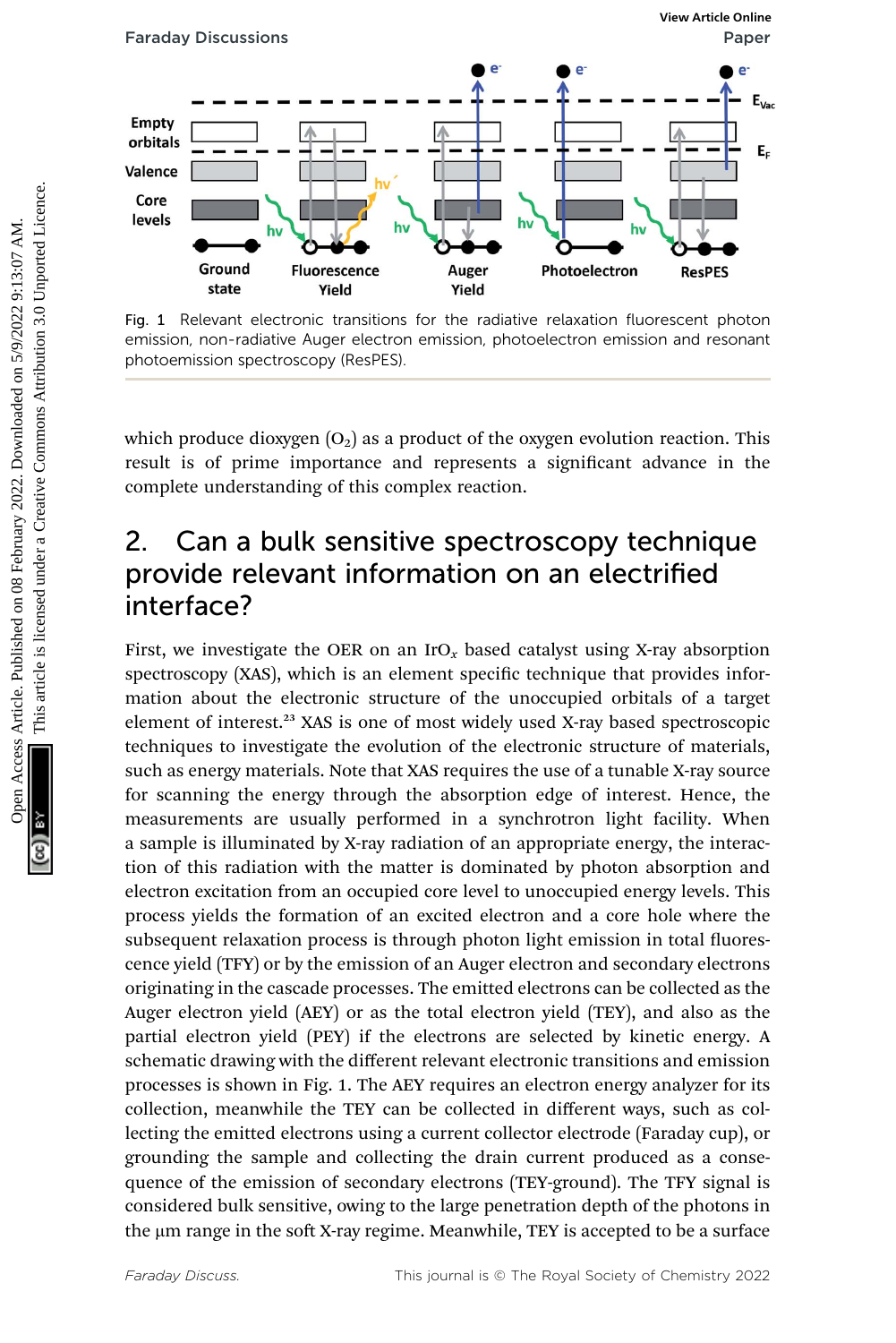# Paper Faraday Discussions

sensitive technique due to the short total escape depth of the photoelectrons (elastic and inelastic). $24,25$  While useful for probing catalytic reactions, this surface sensitivity makes the collection of spectra especially challenging in the soft X-ray regime in the presence of liquids, as the photoelectrons and secondary electrons are strongly scattered in dense media.<sup>10</sup>

In order to accomplish *operando* investigations during OER with photoelectronbased techniques, we developed a experimental setup facilitating such measurements. The setup is as follows: the electrochemical cell (EC-cell) body used for this work is made of polyether ether ketone (PEEK), which is chemically inert for most of the liquid electrolytes and electrically insulating. The cell has exchangeable working



Fig. 2 (A) Drawings of the operando EC-cell approach with exchangeable electrodes used in this work. Drawings of the different membranes used for the operando electrochemical experiments: (B) catalyst on a  $\text{SiN}_x$  membrane, (C) thin film electrode on an ionomeric membrane, (D) free standing graphene decorated with the catalyst and (E) capped catalyst on an ionomeric membrane with a graphene membrane.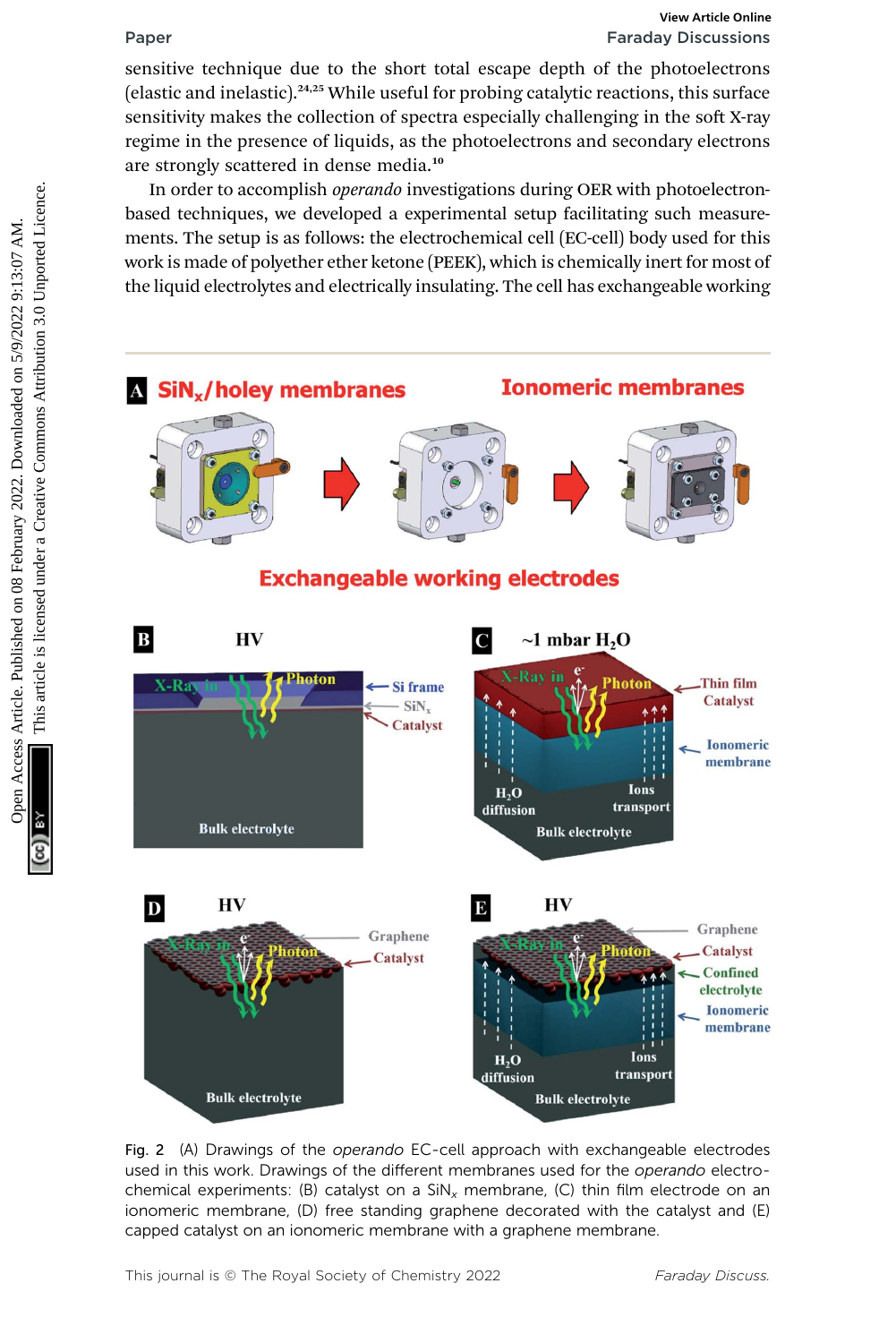electrodes (see Fig. 2A), allowing for the use of different types of membranes (as we will discuss later). A Pt wire and a Ag/AgCl electrode (FLEXREF, sourced from WPI Florida, USA) are used as the counter and reference electrodes, respectively. The pulse-free, continuous electrolyte flow is ensured *via* a Perimax16 peristaltic pump from SPETEC. The total fluorescence yield (TFY) signal is acquired using a photodiode (AXUV100 Opto Diode Corp) located in the main vacuum chamber. Note that, in addition, the TEY signal can be collected using a Faraday cup or in the XPS/AEY signal using the hemispherical analyzer. More details about this setup can be found elsewhere.<sup>26</sup> In Fig. 2, the schematic representation of the different membrane assemblies used in this work are shown. Thus, Fig. 2 shows the different approaches based on  $(B)$  a catalyst deposited on a  $\text{SiN}_x$  membrane,  $(C)$  a thin film deposited on an ionomeric membrane, (D) a membrane based on free standing graphene decorated with the catalyst and (E) a catalyst on an ionomeric membrane capped with a graphene membrane.

Taking into account the information depth provided by the TEY/AEY and TFY, the simplest way to investigate electrochemical processes in the presence of a liquid is using XAS in the TFY mode.<sup>21</sup> In order to perform measurements based on TFY, in the soft X-ray regime, usually a thin film membrane of  $\sin x (100 \text{ nm})$ thick) that is quasi-transparent to the X-ray is used. The membrane separates the liquid electrolyte from the vacuum, where the X-ray comes from and where the detector is placed. A thin film is deposited onto this membrane and used as a working electrode (see Fig. 2B). The working electrode is deposited on the  $\sin x$ membrane using many different techniques, such as physical vapour deposition, sputtering, drop casting, spin coating, electrodeposition, etc. However, the collection of an O K-edge spectra of a working electrode in presence of an aqueous electrolyte is especially complicated in the TFY mode, since the aqueous electrolyte contribution is dominant due to the bulk sensitivity of this technique. Collecting an O K-edge spectrum of metal oxides in the presence of an aqueous electrolyte therefore requires extremely bulky electrodes, but this may result in a very low surface contribution from the oxide surface in the spectrum. To enhance the surface sensitivity of TFY-XAS, while still having a high material load, we make use of a mesoporous film to increase the surface to bulk ratio. For such a thick, porous electrode, the oxide contribution is dominant/comparable with respect to the aqueous electrolyte, resulting in a high surface contribution. In addition, the electrolyte can diffuse into the porous bulk, yielding higher ratios of products per gram, compared to those of compact samples. Pores of 15 nm yield a surface area of  $\sim$ 140 m<sup>2</sup> of film per m<sup>2</sup> of substrate, compared to 20 m<sup>2</sup> for substrates with 5 nm pores.<sup>27</sup> Note that the surface area is a key parameter to describe the sample performance because it determines the amount of material that it is exposed to the electrolyte per mass, which has a direct influence in the overall catalytic performance. Faraday Discussions Wew Article per contribution Farm end of the controller on the published on the success Article in the published on 2022. Alta we under the published on 2022. The published on 2022 10 AM. The published

> The mesoporous IrO<sub>x</sub> film was prepared on the electrolyte-exposed side of an X-ray transparent  $\sin x$  membrane by iridium acetate and micelles of amphiphilic block-copolymers using an "evaporation-induced self-assembly" (EISA) method.<sup>27</sup> Fig. 3A shows the top-down scanning electron microscopy (SEM) view of such a mesoporous IrO<sub>x</sub>-coated SiN<sub>x</sub> membrane. The image reveals an average pore size of 20 nm and distance between pores of 27 nm, with a catalyst thin film thickness of 100 nm (as shown in Fig. 3B). Note that for the experiments shown here, three consecutive mesoporous films were deposited onto the  $\text{SiN}_x$  membrane, yielding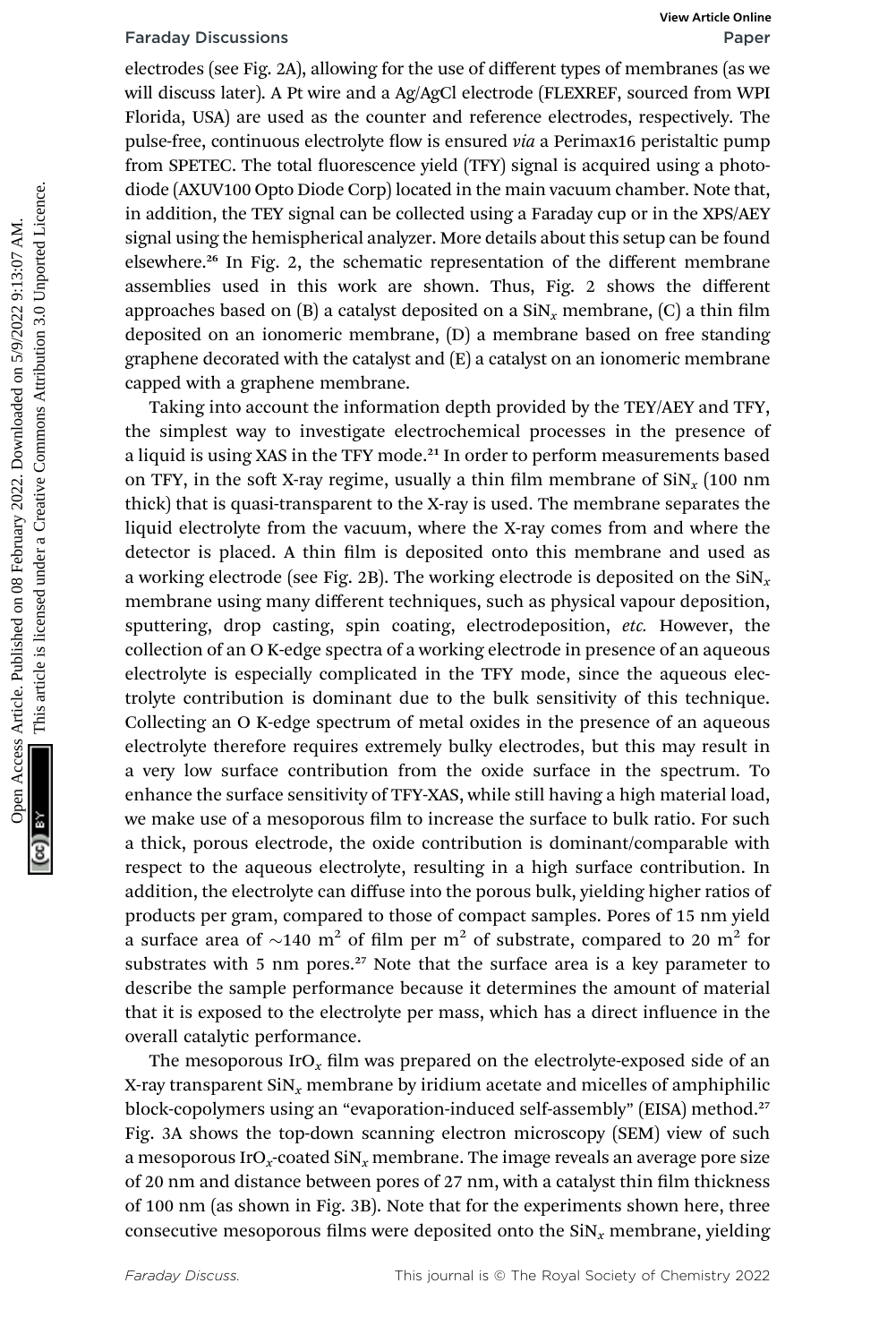Paper Faraday Discussions



Fig. 3 (A) Top-down SEM view of the IrO<sub>x</sub> mesoporous film on the SiN<sub>x</sub> membrane. (B) Cross-section SEM image of the IrO<sub>x</sub> mesoporous film on the  $\text{SiN}_x$  membrane. (C) Topdown SEM view of the IrO<sub>2x</sub> sputtered thin film on the SiN<sub>x</sub> membrane. (D) Cross-section SEM image of the IrO<sub>x</sub> sputtered thin film on the SiN<sub>x</sub> membrane. (E) CV collected in the presence of 100 mM  $H_2$ SO<sub>4</sub> (saturated in N<sub>2</sub>) with Pt and Ag/AgCl as counter and reference electrodes, respectively, for the mesoporous (red) and sputtered (blue) thin films. Spectra collected under operando conditions with XAS-TFY under OCV and OER in 100 mM  $H<sub>2</sub>SO<sub>4</sub>$  with Pt and Ag/AgCl as the counter and reference electrodes, respectively, for (F) mesoporous IrO<sub>x</sub> and (G) sputtered IrO<sub>x</sub> thin films. (H) Reference O K-edge spectra.

a  $\sim$ 300 nm thick film. The EISA method yields the formation of well-defined crystalline walls, critical for electrocatalyst stability under harsh acidic conditions in anodic faradaic processes. At the same time, the high surface to bulk area ratio is ensured by the pores, which is quite important for the electrocatalytic performance and material usage optimization. The porous film allows the diffusion of liquids (or gases) within its structure, while the surface to bulk ratio remains high compared to compact thick film electrodes (Fig. 2B shows the detection scheme). A SEM cross-section image of the  $\text{SiN}_x$  membrane coated with the prepared mesoporous film is shown in Fig. 3B showing the suitability of this method to fabricate mesoporous films onto a relatively fragile thin film  $\sin x$ (100 nm thick) X-ray transparent membrane. The performance of the mesoporous membranes is compared with that of a sputtered thin film deposited onto a  $\sin x$ membrane. Fig. 3C shows the top-down SEM view of a sputtered IrO<sub>x</sub> thin film on a SiN<sub>x</sub> membrane. The cross section SEM view shows a catalyst thin film thickness of 20 nm, as seen in Fig. 3D.

The electrocatalytic performance of the thin film was investigated by means of cyclic voltammetry (CV) in 100 mM  $H_2SO_4$  (saturated in N<sub>2</sub>) with Pt and Ag/AgCl as the counter and reference electrodes, respectively, with a scan rate of 20 mV s $^{-1}$ , as shown in Fig. 3E. The potential conversion to the reversible hydrogen electrode (RHE) was calculated using the Nernstian equation to be  $E_{\text{RHE}} \approx E_{\text{Ag/AgCl}} + 0.254 \text{ V}$ . The cyclic voltammogram  $(CV)$  shows two oxidation and two reduction waves.<sup>28,29</sup> In addition, the oxidation of water takes place in the region above 1.4 V vs. RHE. Continuous cycling between the open circuit voltage (OCV) and OER potentials  $(1.854 \text{ V} \text{ vs. RHE})$  in 100 mM  $H_2SO_4$  electrolyte at room temperature results in the development of a larger peak in the oxide region, increasing the peak height with an increasing number of cycles, $30$  which is ascribed to the existence of more active highly hydrated iridium (hydroxo) species.<sup>31</sup> These trends are clearly visible in the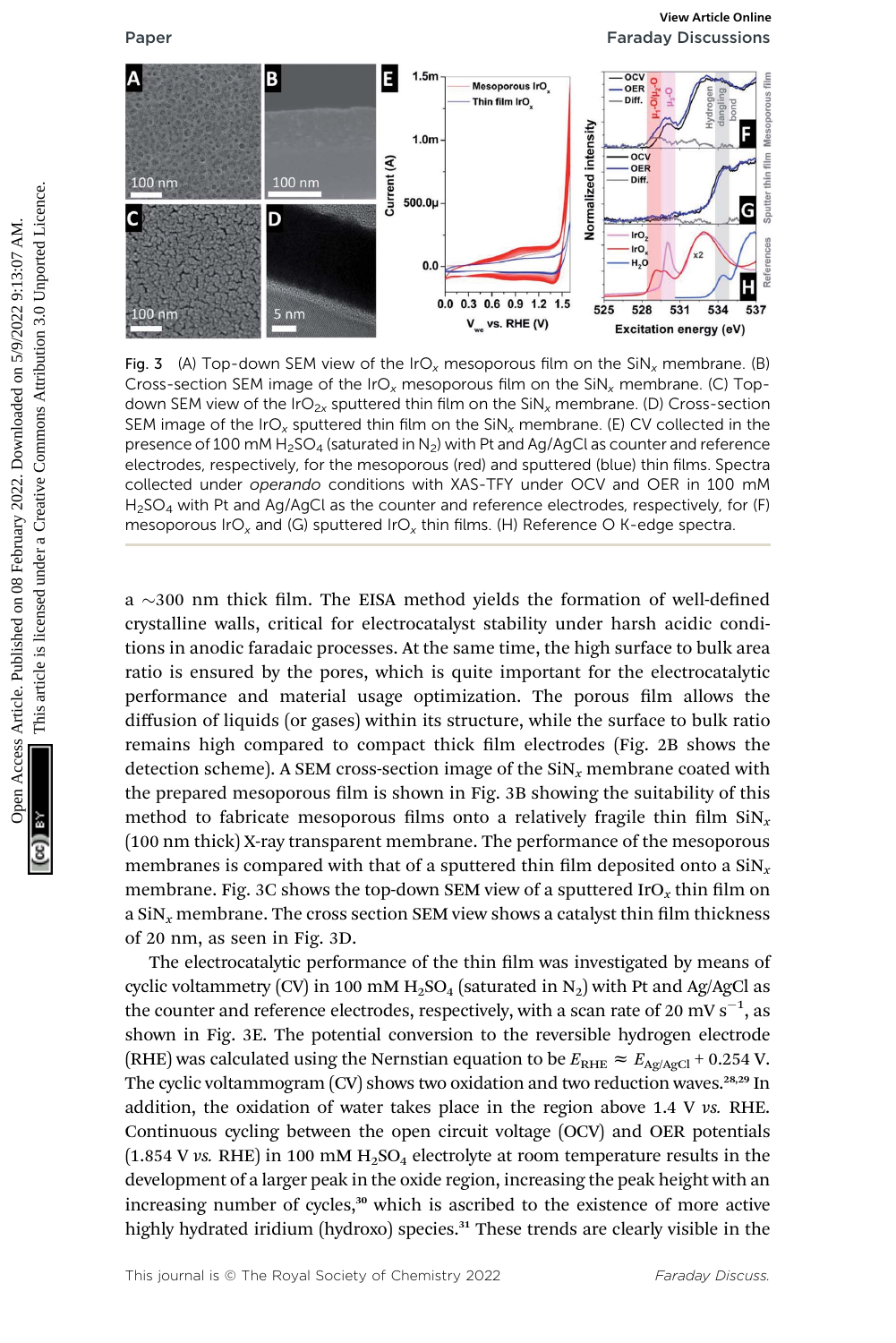CV in Fig. 3E, where it is generally accepted that the active sites are hydrated Ir-oxohydroxides formed during the OER.<sup>32–34</sup> Note that the total current in the sputtered thin film is lower due to its lower surface to bulk ratio compared to that of the mesoporous thin film. The molecular level description of the species responsible for the high catalytic activity shown by iridium, however, is still debated<sup>9</sup> and cannot concluded from *ex situ* characterizations but requires the investigation of the electrified interface under working conditions.

Thus, in order to gain deeper knowledge of the mechanism ruling the electrochemical oxidation of water on iridium oxide based catalysts, the electronic structure of the IrO<sub>x</sub> mesoporous film was investigated by O K-edge X-ray absorption spectra. The O K-edge provides information ascribed to the electronic transition from the occupied O 1s to the unoccupied O 2p hybridized with the Ir 5d orbitals. The spectrum has two features at ca.  $\sim$  530 eV and  $\sim$  533 eV ascribed to hybridization with the Ir t<sub>2g</sub> and  $e_g$  orbitals, respectively<sup>35</sup> (see the reference spectra in Fig. 3H). Different O K-edge structures were found depending on the calcination preparation temperature of the mesoporous iridium film EISA template preparation. In the present investigation, we used films prepared at  $375^{\circ}$ C, which show higher electrocatalytic activity than those prepared at higher temperatures (500  $^{\circ}$ C and higher). More experimental details ascribed to the electrode fabrication can be found elsewhere.<sup>36</sup> Using such electrodes, a complete set of measurements as a function of the applied potential was accomplished in the presence of 100 mM  $H<sub>2</sub>SO<sub>4</sub>$  aqueous electrolyte de-aerated with N<sub>2</sub> (gas). At the same time, the electrolyte was continuously refreshed by a peristaltic pump, minimizing the formation of trapped gas bubbles on the surface of the working electrode. Fartiday Discussions Wew Kirch grapes<br>
OV in Fig. 33, where it is lower surface to bulk ratio compared to that of the<br>
bydroxides formed during the OER,<sup>23-4</sup> Note that the total current in the sput<br>enterpress Article in

Fig. 3H (bottom) shows the O K-edge spectra of the reference  $IrO<sub>2</sub>$  rutile, amorphous  $IrO<sub>r</sub>$  and water. The reference spectra are compared with the *operando* spectra collected at open circuit voltage (OCV) and during OER, obtained using a sputtered polycrystalline metallic iridium thin film sample of  $\sim$ 20 nm (Fig. 3G) and a mesoporous film (Fig.  $3F$ ). The spectra collected with the sputtered thin film only display one dominant peak at OCV and under OER at around  $\sim$  534.5 eV, ascribed to hydrogen dangling bonds in the aqueous electrolyte. The sputtered IrO<sub>x</sub> film does not show any detectable peak at  $\sim$ 530 eV. In contrast, the O K-edge spectra collected with the mesoporous electrode show a peak at  $\sim$  530 eV, ascribed to oxygen coordinated to three iridium atoms (named  $\mu_3$ -O).<sup>37</sup> Upon anodic polarization at OER, a new peak appears at  $\sim$  528–529 eV, ascribed to the formation of electron deficient active oxygen species with bridging (named  $\mu_2$ -O) and terminal (named  $\mu_1$ -O) oxygen atoms.<sup>37-41</sup> Electron-deficient oxygen species have been correlated with the formation of active centers in the electrode catalyst, however its precise atomic structure varies between different iridium (hydr)oxides.<sup>9</sup> Thus, according to these results, a bulk sensitive technique can provide relevant atomistic information of an electrified interface if the sample has a high surface to bulk ratio.

## 3. Can operando approaches based on photoelectron spectroscopy mimic the performance of bulk sensitive spectroscopies?

Bulk sensitive methods, like XAS in the TFY mode, can provide valuable information about the electronic structure of an electrified interface under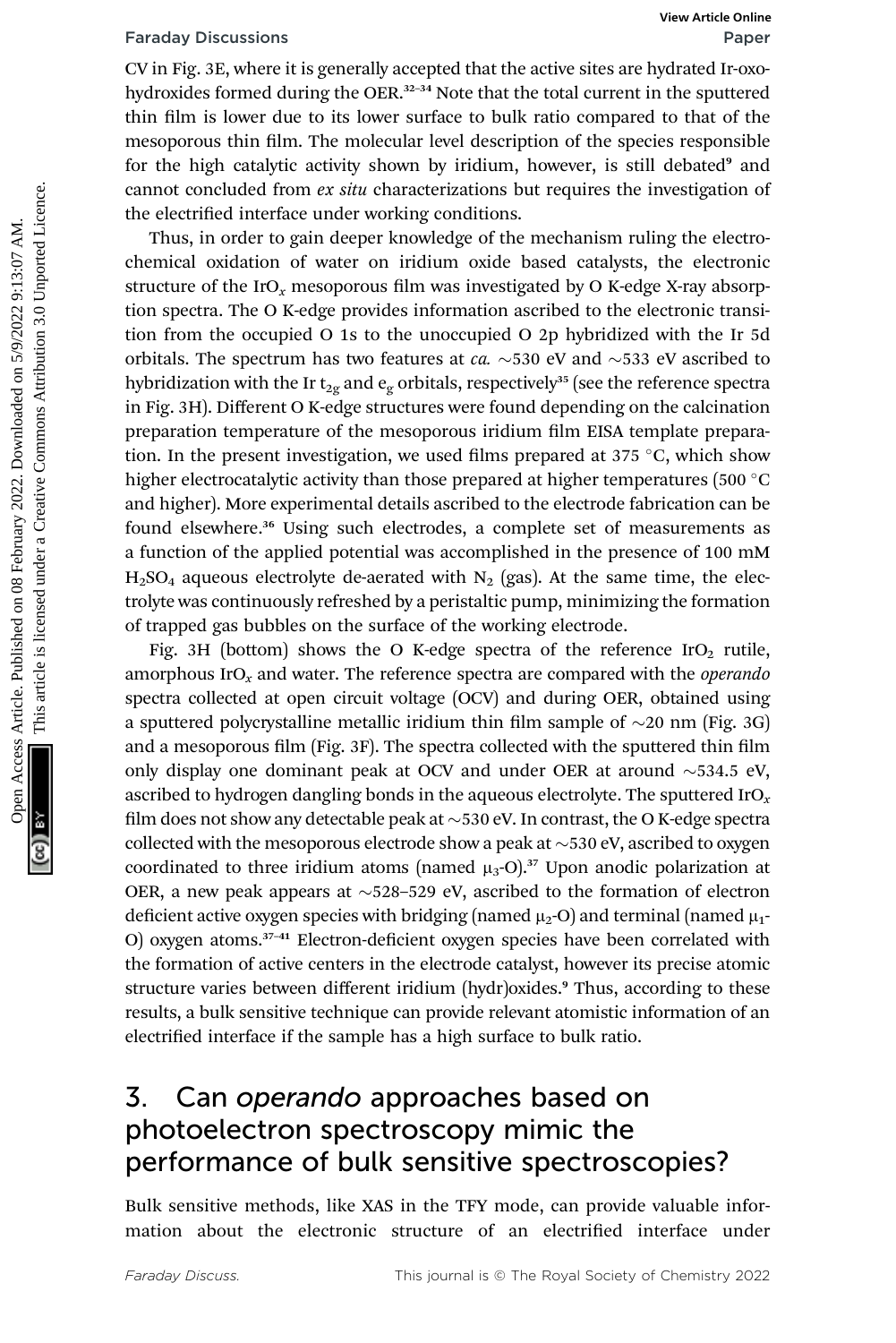# Paper Faraday Discussions

electrocatalytic reaction conditions using materials with high surface to bulk ratios, like the mesoporous film used in this study. In such systems, the challenge is to compare the information acquired with the bulk sensitive XAS-TFY method to the surface sensitive spectroscopy techniques based on photoelectron spectroscopy, which can reveal information related to the electrified solid-liquid interface directly and more specifically. In this direction, different approaches have been implemented using hard/tender X-ray based methods in recent years, taking advantage of the larger inelastic mean free path (IMFP) of photoelectrons with higher kinetic energies than those generated by soft X-ray energy excitation. Thus, it is possible to investigate electrodes within a thin electrolyte meniscus using the so-called dip & pull<sup>20,42</sup> method. Another technique entails the use of thin Si membranes for separating the liquid from the vacuum side where the analyzer is placed.<sup>19</sup> For using this geometry in the XPS mode, the membrane must be signicantly thinner and, again, hard X-rays must be used. However, in the present work, we will focus in the experimental approaches developed to be used in the soft X-ray regime, because in this energy range important elements such as carbon, nitrogen and oxygen have their absorption edge. In addition, the X-ray absorption cross-section is higher in the soft X-ray range, enhancing the signal intensity from the interface between solids and liquids with enhanced spectral resolution (*i.e.* enhanced Auger electron emission compared to the total fluorescence yield in the tender/hard X-ray range). Furthermore, the surface sensitivity of soft X-ray XPS is higher than in the tender/hard regime (subnanometer vs. several nanometers). Franchistic external conditions using materials with high surface to bulk<br>ratios, like the mesoporous film used in this study. In such systems, the challenge<br>is to compare the information acquired with the bulk sensitive X

Note that NAPXPS<sup>13</sup> is operated in the soft X-ray regime at a partial pressure up to a few mbars. At these low partial pressures, it is not possible to allocate aqueous electrolytes in the experimental chamber. Only certain liquid electrolytes with low partial pressures, such as ionic liquids, can be placed directly in the experimental chamber and be used as electrolytes in electrochemical experiments. Taking into account these experimental limitations, the first electrochemical experiments were performed in the gas phase up to partial pressures of a few mbar. Thus, solid oxide electrolytes operating at high temperatures were first used to investigate electrochemical processes under operational conditions.<sup>43,44</sup> Additionally, the use of ionomeric membranes allowed the investigation of electrochemical reactions, i.e. OER, at room pressure and low partial pressure of water vapor. $45,46$  However, this approach has significant limitations in terms of the membrane hydration (required for high current operations) and chemical potential depending on the partial pressure.

In order to improve the wetting of the ionomeric membrane, it is back-filled with an electrolyte using a peristaltic pump, while the ionomeric membrane separates the liquid electrolyte from the vacuum.<sup>47</sup> This approach allows for an optimal membrane hydration, enabling the transport of ions but not electrons. On top of the ionomeric membrane (Nafion<sup>™</sup> in this case), a thin film electrode is deposited. This assembly resembles industrial applications, in acidic media, in which electrochemical reactions are performed using composites of electrodes and ionomeric membranes, which separate the gaseous products from the liquid electrolyte. At the same time, the electrode faces the experimental vacuum chamber, where it is illuminated by the X-ray source and the photoelectrons are collected using the hemispherical analyzer (XPS/AEY/PEY) or with a Faraday cup (TEY). Such a membrane assembly is shown schematically in Fig. 2C. In this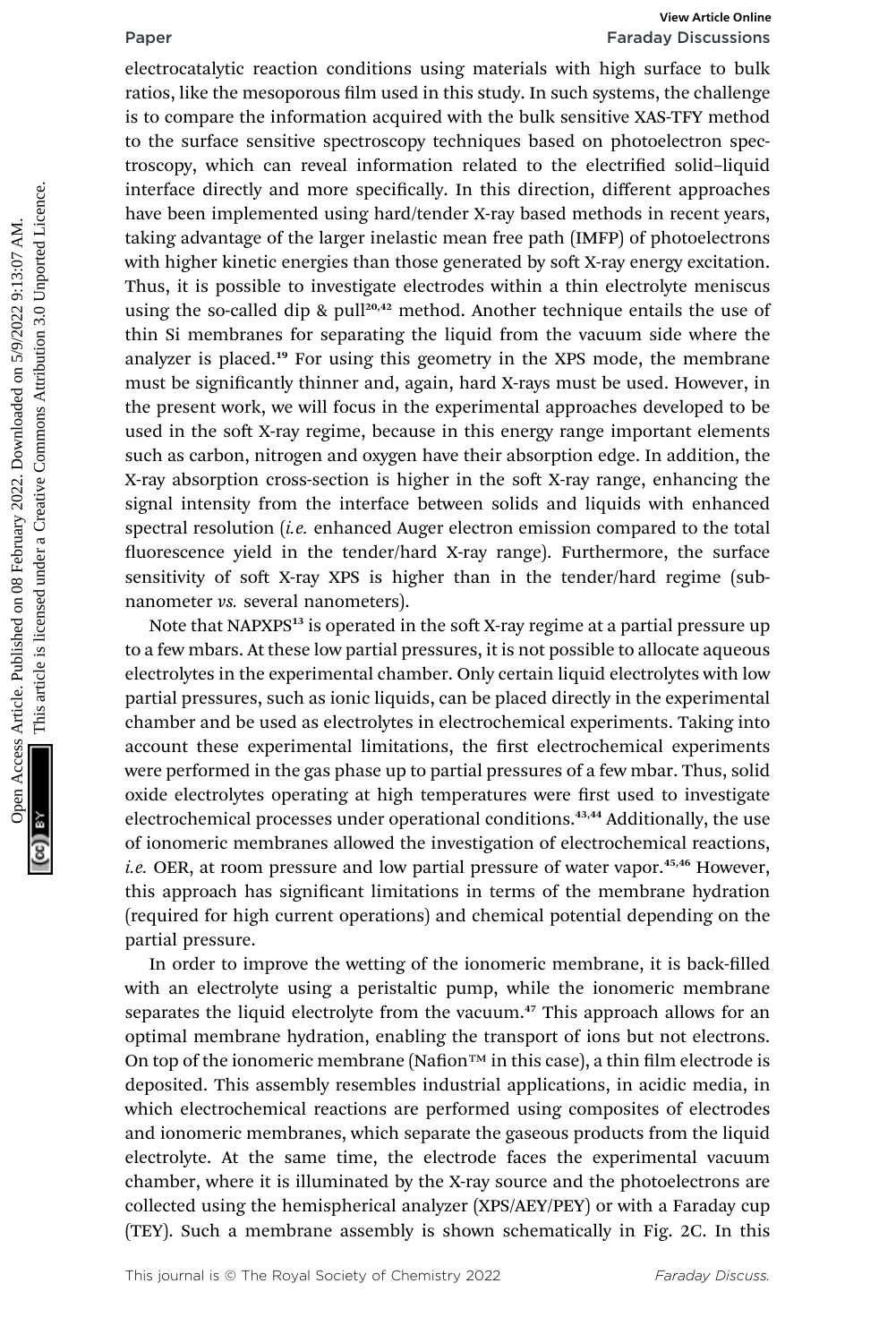configuration, the working electrode is produced by sputtering a thin film directly on the ionomeric membrane. Thus, a  $\sim$ 10 nm Ir thin film is sputtered onto a Nafion™ membrane, which cracks when the membrane swells or shrinks upon wetting or drying. Water can diffuse through these membranes and finally evaporates into the vacuum chamber, leaving the catalyst surface dry. However, in places in which the catalyst is in close contact with the membrane, mass transport can occur.<sup>41</sup> A peristaltic pump refreshes the 100 mM  $H_2SO_4$  electrolyte (saturated in  $N_2$ ) in a continuous flow behind the ionomeric membrane. The counter (Pt wire) and reference (Ag/AgCl) electrodes are immersed in the bulk liquid.

Fig. 4A shows the Ir 4f XPS and the O K-edge XAS spectra collected under OCV and OER on the surface of the sputtered thin electrode  $(\sim 10 \text{ nm})$ . The *operando* collected O K-edge spectra are compared with those of the reference samples (Fig. 4E). Thus, under reaction conditions, the Ir 4f develops a shoulder at higher binding energies (62.5 eV) associated with the formation of oxidized species, including the active ones.<sup>48</sup> At the same time, the O K-edge shows the formation of



Fig. 4 Operando spectra collected using photoelectrons from the OK-edge and Ir 4f with (A) thin film sputtered onto a Nafion™ ionomer membrane, (B) Ir NPs sputtered onto free standing graphene on a holey  $\text{SiN}_x$  membrane, (C) sputtered Ir NPs "sandwiched" between Nafion™ and graphene, (D) a mesoporous IrO<sub>x</sub> thin film "sandwiched" between Nafion™ and graphene, and (E) reference spectra.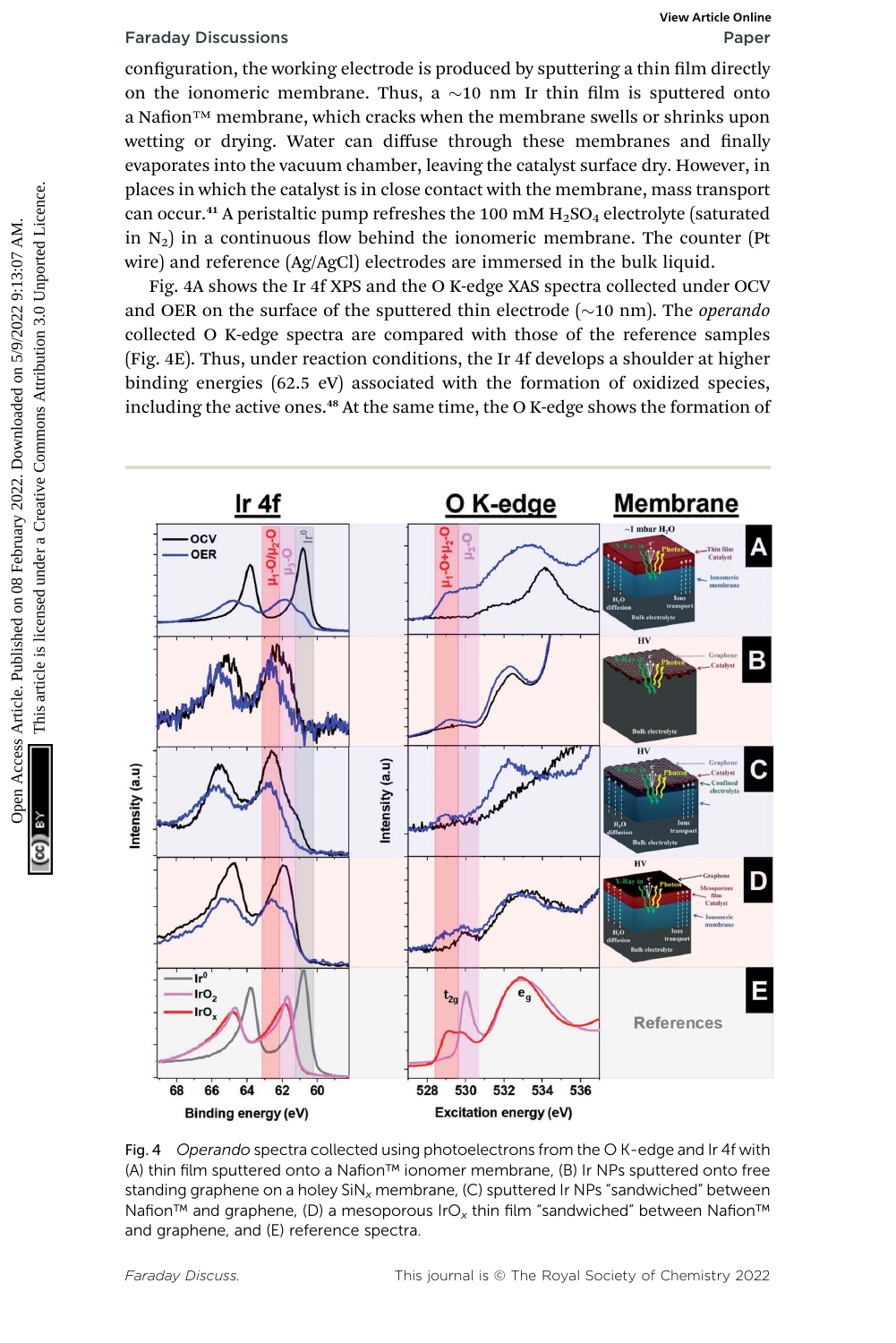a peak at around  $\sim$ 529 eV, ascribed to the formation of oxygen singly bound to iridium ( $\mu_1$ -O) and doubly coordinated  $\mu_2$ -O (bridge) species.<sup>37</sup> Therefore, this approach, based on an ionomeric membrane with a sputtered thin film on top, provides detailed information on the active species present under the reaction conditions. However, this setup presents some limitations, since only thin films can be used as working electrodes. In principle, it is difficult to produce a reliable electrode that has good electrical conductivity between the different film patches while being thin enough to provide information of the electrified interface  $(i$ ridium in close contact with Nafion $TM$ ). Please note that it is important that the degree of the desiccation cracks formed in the film is a random process, which makes it quite difficult to prepare reproducible samples. Furthermore, with this approach, it is challenging to hydrate the electrode well, which adversely influences the electrochemical performance due to strong mass transport limitations. Metallic iridium present during the OER is therefore ascribed to the side of the electrode facing the vacuum chamber, *i.e.* no contact with either Nafion<sup>™</sup> or the liquid electrolyte. **Franch on 1988**<br> **Franch Commons are not a peak at around**  $\sim$ **529 eV, assettived to the formation and provide a chain<br>
indium (** $\mu$ **,-O) and doubly coordinated**  $\mu$ **,-O (bridge) species.<sup>37</sup> Therefore, this approach, based** 

Another approach for the investigation of solid-liquid interfaces with soft Xrays is based on free standing 2D (graphene) membranes.<sup>49-51</sup> With this approach, the X-rays easily penetrate the graphene that, in turn, is also semitransparent to photoelectrons, *i.e.*, the photoelectrons can escape the confined environment and be detected in the vacuum side where the hemispherical analyzer is placed. To enhance the mechanical stability of larger graphene layers, the graphene is transferred onto a holey  $\sin x$ , membrane with an array of micro holes.<sup>50</sup> This approach yields a large free standing graphene area, which is larger than the X-ray beam spot size and increases the signal intensity with respect to a single small graphene covered hole. In addition, this membrane is leak tight to the electrolyte and electrically conductive, allowing for its use as a current collector. A uniform distribution of iridium nanoparticles, covering  $\sim$ 20% of the surface with a size of around  $\sim$ 2 nm, is deposited on top of this membrane by sputtering.<sup>29,48</sup> A schematic representation of this approach is shown in Fig. 2D, where the electrolyte is in close contact with the iridium NPs and graphene. Using this approach, the Ir 4f and the O K-edge spectra were collected, indicating the formation of electron-deficient oxygen species present during the OER, as shown in Fig. 4B. However, the intensity of the peaks observed is lower than in the approach that uses ionomeric membranes coated with a sputtered thin film due to the lower loading of Ir NPs. In addition there is a significant part of the holey  $\sin x$  membrane that is not illuminated by the beam and is, hence, not contributing to the Ir 4f spectra. As an advantage, the graphene membrane uses a similar geometry as the bulk sensitive approaches based on TFY detection with  $\sin x$ membranes, in the sense that the electrochemical experiments are performed with bulk liquid electrolyte. However, this approach suffers from beam damage, requiring graphene of high quality to ensure stability during data acquisition. The illumination of an aqueous electrolyte with an intense X-ray beam yields the formation of radicals from water radiolysis; these radicals damage the graphene layer.<sup>15,52,53</sup> To solve this issue, the stability of the graphene layer can be increased by stacking more layers of graphene on top of each other. However, that would require the use of higher excitation energies (in the tender X-ray regime) or the use of other stable thin membranes, *i.e.* coating the graphene with other materials more stable to the beam effects.<sup>54</sup>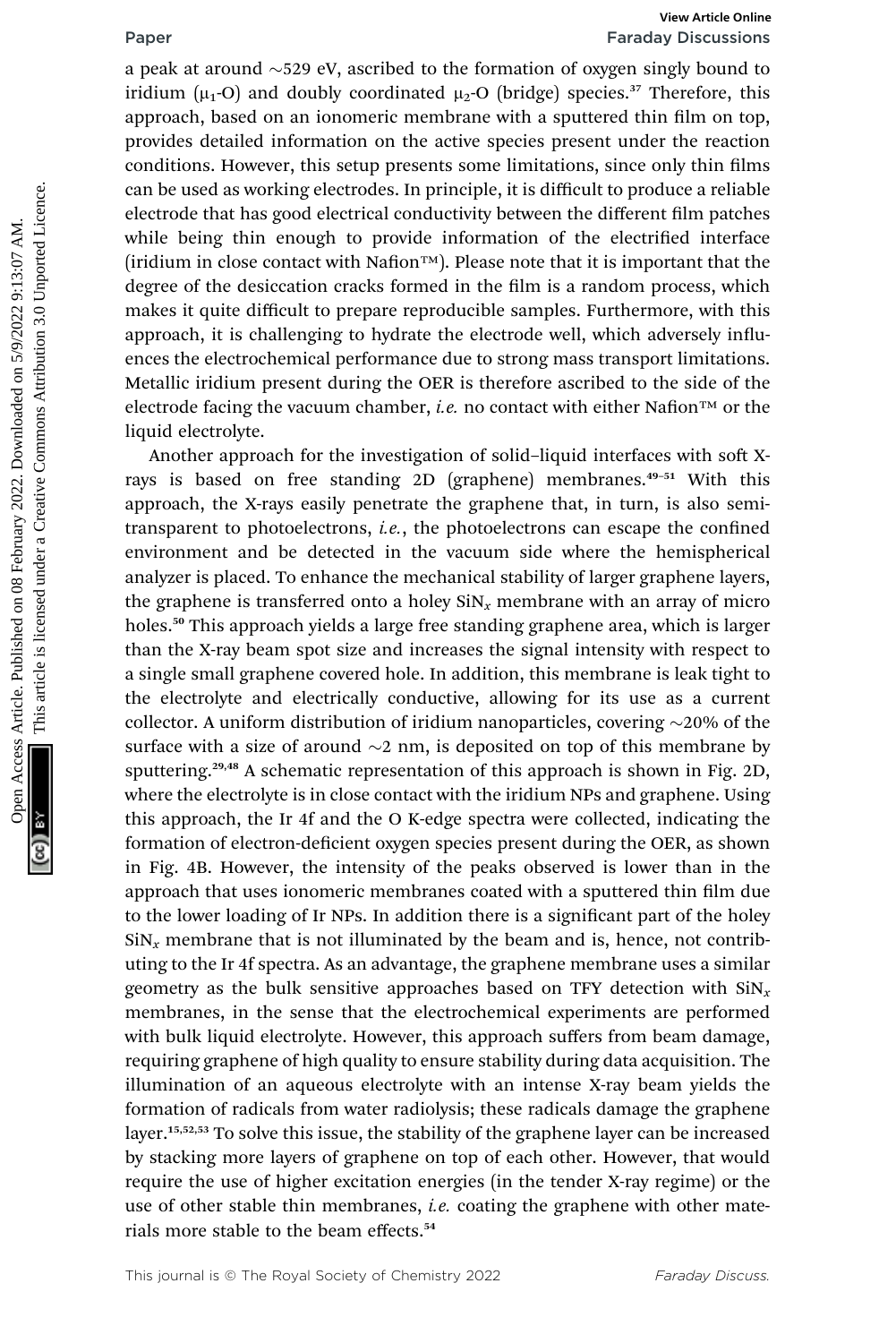While the free-standing graphene approach is challenged by beam damage with a risk of the electrolyte leaking into the vacuum chamber, using ionomeric membranes coated with a "thick" film is limited by wetting, mass transport, and electrical conductivity. A possible solution is the combination of both approaches based on the transparent graphene and the ionomeric membranes. This is a suitable approach to improve the stability of the free standing graphene (the ionomeric membrane holds the pressure difference) and the evaporation of water (the graphene cover is an evaporation barrier).<sup>26,37,55,56</sup> The underlying idea is to transfer the graphene onto the ionomeric membrane and use it as a photoelectron transparent membrane, current collector and evaporation barrier in the same way as with the free standing graphene approach. There are different techniques to transfer the material of interest to the ionomeric membrane; the easiest consists of depositing NPs of Ir (of around  $\sim$ 1 nm) onto the ionomer membrane by sputtering. After that, a layer or a bi-layer of graphene is transferred on top, leaving the NPs "sandwiched" between the graphene and Nafion™ (Fig. 2E shows a schematic of this approach). By doing this, an electrical contact between the different NPs with the potentiostat is ensured by graphene. Fartiday Discussions Wew Article on the tree standing graphene approach is challenged by beam damage with a "thick" film is limited by wetting, mass transport, and electrical conductivity. A possible solution is the combin

The graphene works as an evaporation barrier, yielding correct membrane wetting and the formation of a confined liquid between the Nafion™ and graphene.<sup>56</sup> In this way, this approach allows the investigation of solid–liquid interfaces, providing similar Ir 4f and O K-edge spectra as the other approaches. However, in the graphene covered samples, the Ir 4f spectra show a much reduced contribution of metallic iridium compared to the sample without the graphene cover, indicating a better electrochemical performance because the metallic iridium is not the active phase, as shown in Fig. 4C. However, this approach has a weakness compared to the "thick" film: the ionomeric membrane itself is more sensitive to beam damage than in the case of the thicker Ir film, requiring that the spectra are collected continuously at fresh spots on the sample. In addition, the charge transport of this approach is limited by the membrane specifications (Nafion™, for example, mostly conducts protons efficiently), but this is not the case for other ions. Thus, this approach can lead to worse charge transport compared to that of free standing graphene, as well as unknown pH of the confined liquid between graphene and the ionomeric membrane, which can lead to an unknown applied potential under certain experimental conditions.

Another method employs the use of mesoporous thin films, which, unlike the sputtered films, allow electrolyte diffusion and mass transport within its volume. This assembly is shown schematically in Fig. 5A. The mesoporous Ir 100 nm film is transferred onto a Nafion<sup>™</sup> membrane and capped with a graphene layer to improve the electrical contact and minimize water evaporation. Fig. 5B shows a SEM image of the mesoporous IrO<sub>x</sub> film on a Nafion<sup>™</sup> membrane, meanwhile Fig. 5C shows the same type of membrane capped with graphene. The layer was prepared by EISA at 375  $^{\circ}$ C. This configuration has a clear advantage with respect to the use of NPs, as it is less sensitive to beam damage, since a large portion of the incoming radiation of the beam is blocked. Thus, the photon intensity transmitted trough a 100 nm thick iridium layer is around 10% of the original at an excitation energy of 600 eV, according to the calculation of Henke et  $al$ .<sup>57</sup> This method therefore allows the collection of spectra over long periods of time in the same sample spot. The mesoporous films are transferred using a hot press approach between the Nafion™ membrane and the IrO<sub>x</sub> mesoporous film grown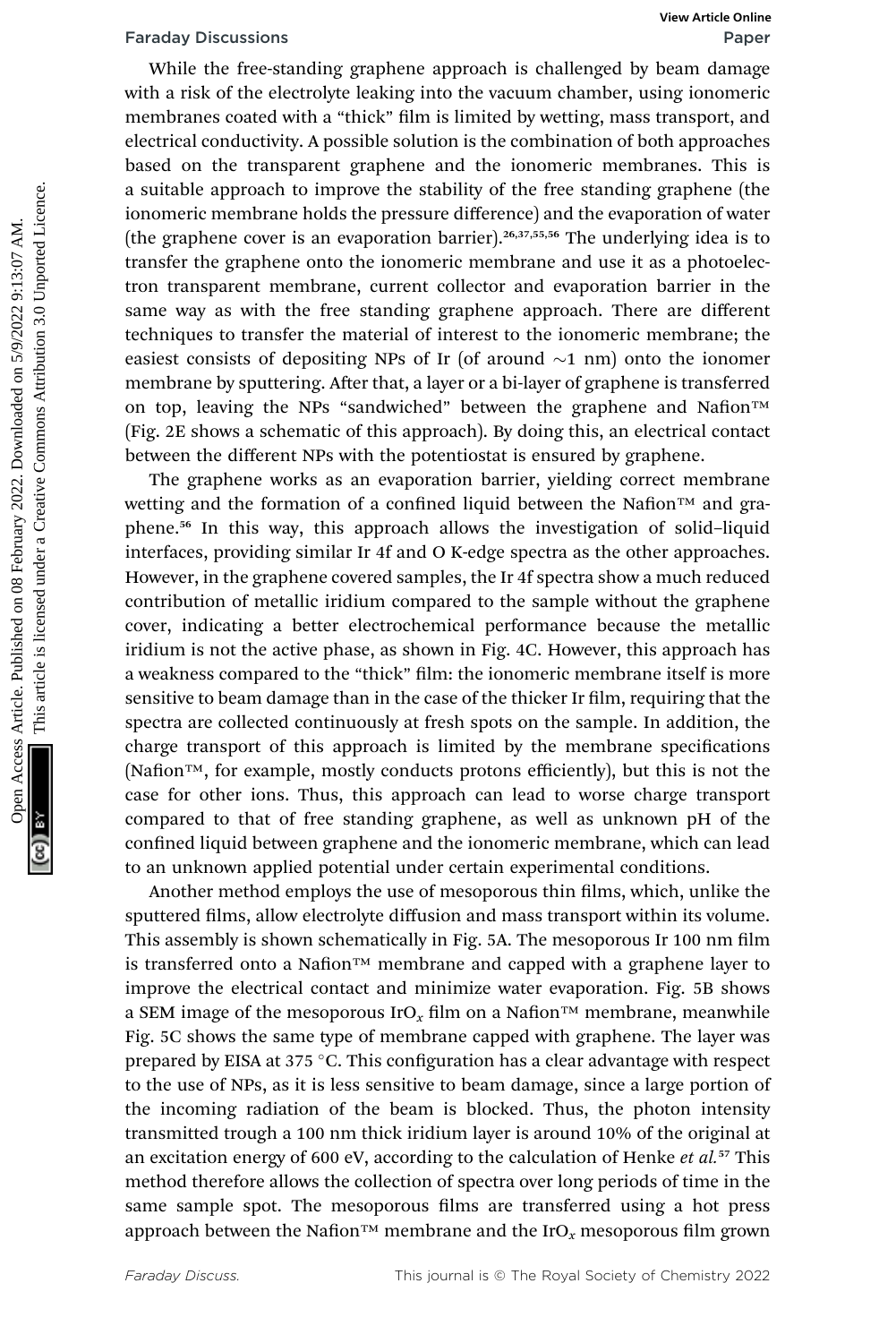

Fig. 5 (A) Drawings of the capped mesoporous film on an ionomeric membrane (Nafion™) with a graphene membrane. SEM images of (B) a Nafion™ membrane coated with a mesoporous IrO<sub>y</sub> film and (C) a Nafion™ membrane coated with a mesoporous IrO<sub>y</sub> film capped with a graphene layer used in the collection of the operando X-ray spectra.

on a silicon wafer.<sup>18</sup> It is also beneficial that this approach can be directly compared with the experiments performed in TFY with the  $\text{SiN}_x$ X-ray membrane. The fact that the electrolyte diffuses through the pores of the film allows the collection of the spectra with the electrolyte in contact with the solid electrode. Thus, the Ir 4f and the O K-edge spectra resemble the spectra collected with the other approaches, with significantly higher intensities compared to those from the approach based on sputtered NPs, as shown in Fig. 4D. Therefore, these measurements confirm the presence of electron deficient oxygen species during OER. However, not every material is easily prepared as a mesoporous film using the EISA approach, which hinders the application of this approach. In addition, the mesoporous films can suffer from mass transport limitation compared to other electrode geometries. For the strained on the strained on the compact of the capped on 08 February 2022. The strained on the strained on the strained on the strained virtin a strained virtin a strained virtin a strained virtin a strained virtin

Taking into account the four different approaches compatible with photoelectron spectroscopy shown in this section, it is clear that all of them provide similar information and offer different advantages and disadvantages. The spectra collected with photoelectrons are similar to those collected in the TFY mode, revealing the formation of electron deficient oxygen  $(\mu_1$ -O and  $\mu_2$ -O) during the OER on IrO<sub>x</sub> catalysts independently of the experimental approach selected. Consequently, we can conclude that similar information can be extracted using surface sensitive measurements compare to those methods based on TFY with

| <b>Table 1</b> Comparison between the different sample assemblies                                                   |                                |            |                                             |                       |
|---------------------------------------------------------------------------------------------------------------------|--------------------------------|------------|---------------------------------------------|-----------------------|
| Sample assembly                                                                                                     | Preparation Beam<br>difficulty | damage     | Electrochemical Spectroscopy<br>performance | method                |
| 0.1 M $H_2SO_4/Ir$ thin film/SiN <sub>x</sub> /HV<br>0.1 M $H_2SO_4/m$ esoporous Ir/SiN <sub>v</sub> /<br><b>HV</b> | Low<br>High                    | Low<br>Low | Excellent<br>Excellent                      | Photons<br>Photons    |
| $0.1$ M H <sub>2</sub> SO <sub>4</sub> /Nafion <sup>TM</sup> /Ir thin film/ Low<br><b>HV</b>                        |                                | Medium     | Bad                                         | Photons/<br>electrons |
| $0.1$ M H <sub>2</sub> SO <sub>4</sub> /Ir NPs/graphene/holey Extreme<br>$\text{SiN}_{\nu}/\text{HV}$               |                                | Extreme    | Excellent                                   | Photons/<br>electrons |
| 0.1 M $H_2SO_4/N$ afion <sup>TM</sup> /Ir NPs/<br>graphene/HV                                                       | Medium                         | High       | Good                                        | Photons/<br>electrons |
| 0.1 M $H_2SO_4/N$ afion <sup>TM</sup> /mesoporous High<br>Ir/graphene/HV                                            |                                | Medium     | Good                                        | Photons/<br>electrons |

Table 1 Comparison between the different sample assemblies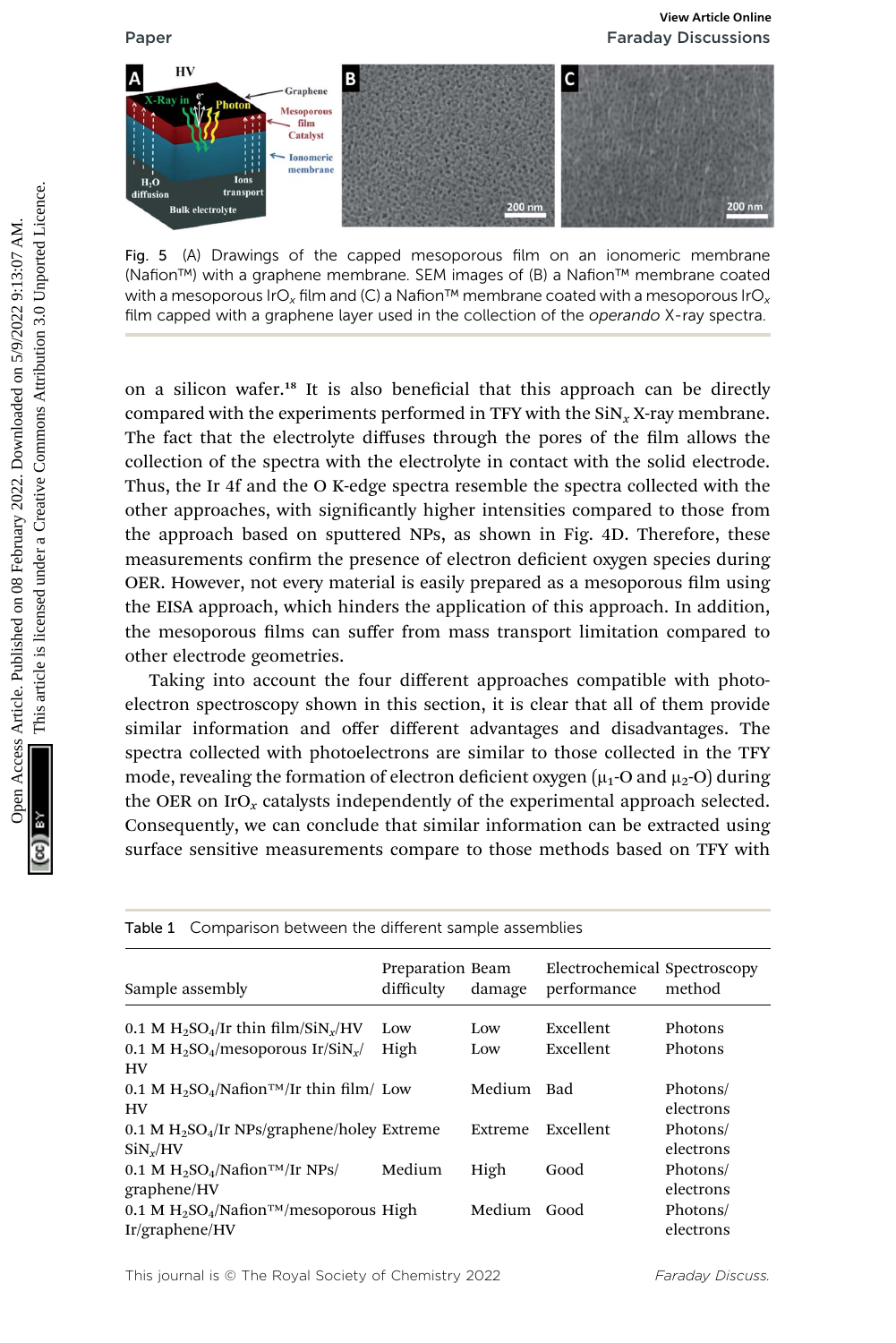surface enhanced sensitivity. The advantages and disadvantages of each approach discussed here are summarized in Table 1.

# 4. Can X-ray photoelectron spectroscopy provide additional speciation information not accessible by only XAS?

The well-established techniques based on bulk-sensitive methods, such as TFY, can provide similar information as X-ray photoelectron spectroscopy under certain conditions, as we have shown in this work  $(i.e.$  if a mesoporous sample is used). If that is the case, one could ask if the development of techniques compatible with photoelectron spectroscopy really deserves the time and effort needed for their implementation. To answer this question and to justify this effort, one can argue that photoelectron spectroscopy is a really surface-sensitive method, meanwhile TFY is not. Against this argument, we show in this work that, after all, in case of the IrO<sub>x</sub> system, very similar conclusions are drawn from all approaches. Another advantage of XPS is that it provides information related to other core levels. However, the TFY measurements can easily be complemented by collecting other edges of interest, for example the Ir L-edges. Hence, the additional core level information from XPS is also not a strong argument to justify the development of novel photoelectron spectroscopy approaches. Another argument in favor of photoelectron compatible techniques is that it is possible to detect changes in the potential drop induced by the ions within the electrical double layer, which is an excellent method to distinguish between the voltage and the electrochemical potential applied. XAS methods cannot provide this information. In general, though, the electrochemical performance of the approaches based on  $\sin x$  membranes are significantly better than those used for XPS and, usually, the charge transport is not an issue. Finally, if these three arguments themselves do not justify the development of photoelectron spectroscopy compatible operando strategies, what else will justify it? Faraday Discussions<br>
surface enhanced sensitivity. The advantages and disadvantages of each approach<br>
discussed here are summarized in Table 1.<br>
4. Can X-ray photoelectron spectroscopy conder<br>
are well-established techniqu

To answer this question, one should go one step beyond the surface sensitivity of X-ray photoelectron spectroscopy and explore other opportunities that this technique offers for the identification of the active species. ResPES is a technique which simultaneously provides information about occupied and unoccupied states of interest. Similar measurements can be done using resonant inelastic X-ray scattering (RIXS), however this technique requires substantial incident photon flux (inducing signicant beam damage) to obtain the substantially scattered photons needed for collecting spectra with enough intensity and energy resolution. Therefore, RIXS cannot compete with ResPES in term of the energy resolution and signal intensity under electrochemical in situ/operando conditions. Unfortunately, ResPES is hardly compatible with liquids, requiring sophisticated technical approaches for its use under reaction conditions, whereas NAPXPS offers these capabilities. In addition, the long time necessary to collect these measurements (more than one hour) makes it necessary to use samples that are stable under harsh reaction conditions (i.e. corrosion/dissolution resistance) and X-ray beam illumination (beam damage). In order to perform ResPES measurements, the best approach is the one based on an ionomeric membrane coated with a mesoporous film capped with a graphene layer. This approach combines good electrochemical performance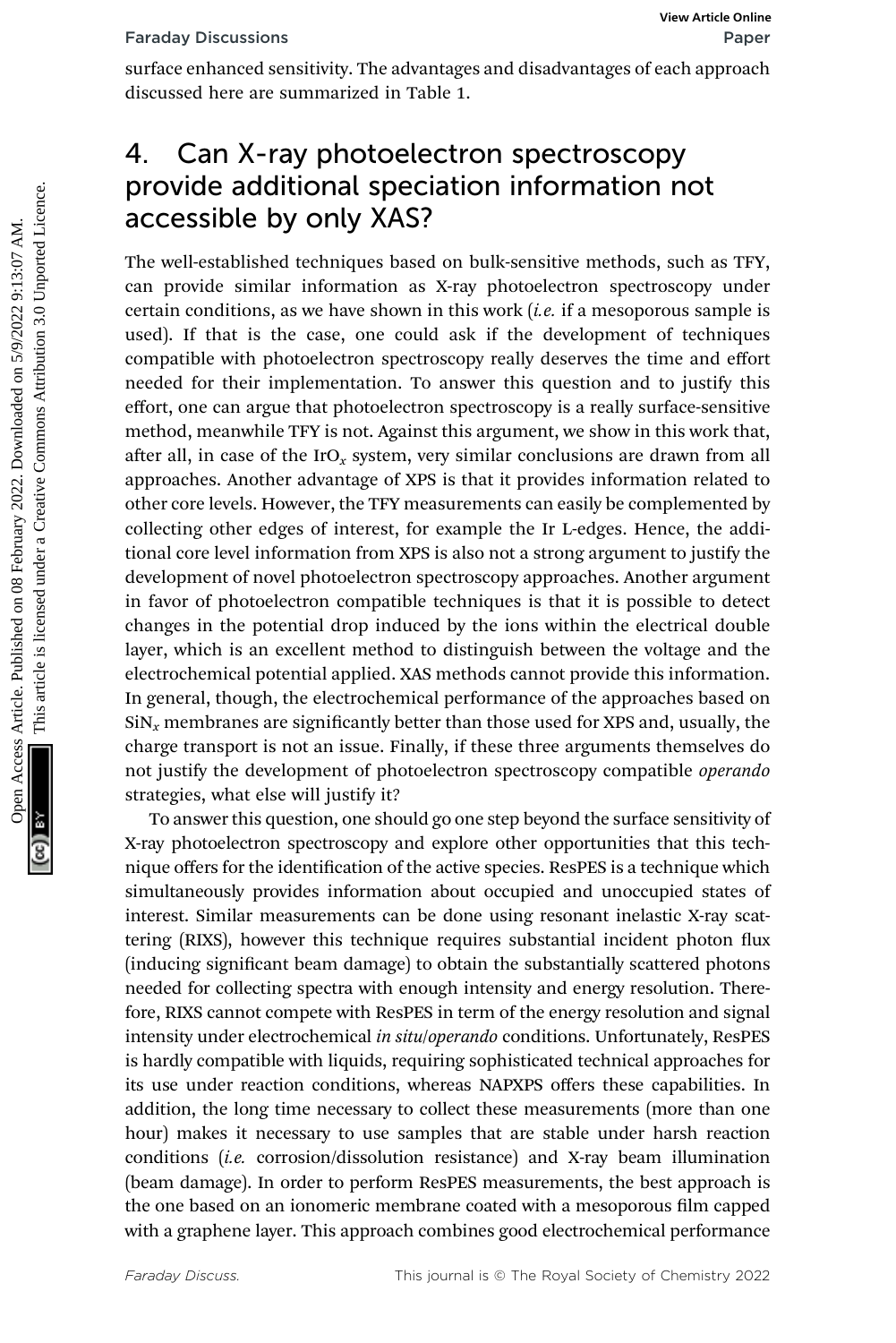# Paper Faraday Discussions

and long-term stability under harsh OER conditions and X-ray beam illumination. Fig. 5C shows a SEM image of the mesoporous IrO<sub>x</sub> film on Nafion<sup>™</sup> capped with a graphene membrane. Please note that the size and density of the pores are similar to those in Fig. 3A, which correspond to the mesoporous film on the  $\sin x$ membrane prepared by EISA at  $375^{\circ}$ C.

Using this assembly, ResPES measurements are collected for the valence band using the photon energies in the vicinity of the O 1s core level. Note that O 2p and Ir 5d orbitals are hybridized due to the covalent Ir–O bonding. Fig. 6A shows the ResPES collected through the O K-edge under OCV conditions, which is ascribed to the transition of an electron from an occupied O 1s level to the unoccupied O 2p orbitals. The ResPES of the mesoporous IrO<sub>x</sub> film<sup>36</sup> collected in the vicinity of the O 1s shows the existence of two dominant resonant peaks, as shown in Fig. 6A. Selected valence band spectra are shown on top of the colour map and the full range AEY spectrum is shown on the right hand side. At OCV, there is a resonant peak at  $\sim$ 530 eV excitation energy (EE) and a 15.6 eV biding energy (BE), highlighted in red, which is ascribed to the existence of  $\mu_3$ -O and  $\mu_1$ -OH species. Otherwise, under OER conditions, the ResPES map shows the formation of other strong resonant peaks ascribed to the formation of  $\mu_1$ -OO peroxo (532.5 eV EE; 14 eV BE),<sup>58</sup>  $\mu$ <sub>2</sub>-O (529.2 eV EE; 12.2 eV BE) and  $\mu$ <sub>1</sub>-O (528.9 eV EE; 8.8 eV BE), as shown in Fig. 6B. The full AEY spectra collected are similar to the O K-edge absorption spectra found under OER, with a peak located at a lower excitation energy. However, in addition to the information extracted from the XAS characterization, the ResPES map shows that the absorption peak below 530 eV is a consequence of at least two different species, as indicated in Fig. 6B by the peaks at (529.2 eV EE; 12.2 eV BE) and (528.9 eV EE; 8.8 eV BE). These results indicate the existence of another important intermediate species during the reaction which is **Franchitry the Second on CR Form 11** Humation and the sixten article is liken the sixten minimation and the sixten of the mesoporous IrO, Bilm on Nation <sup>na</sup> arguptene membrane. Please note that the sixe and density of th



Fig. 6 ResPES collected in the valence band using excitation energy through the O Kedge (A) at OCV and (B) under OER conditions. (C) Representation of the species found at OCV and under reaction conditions and the reaction pathway.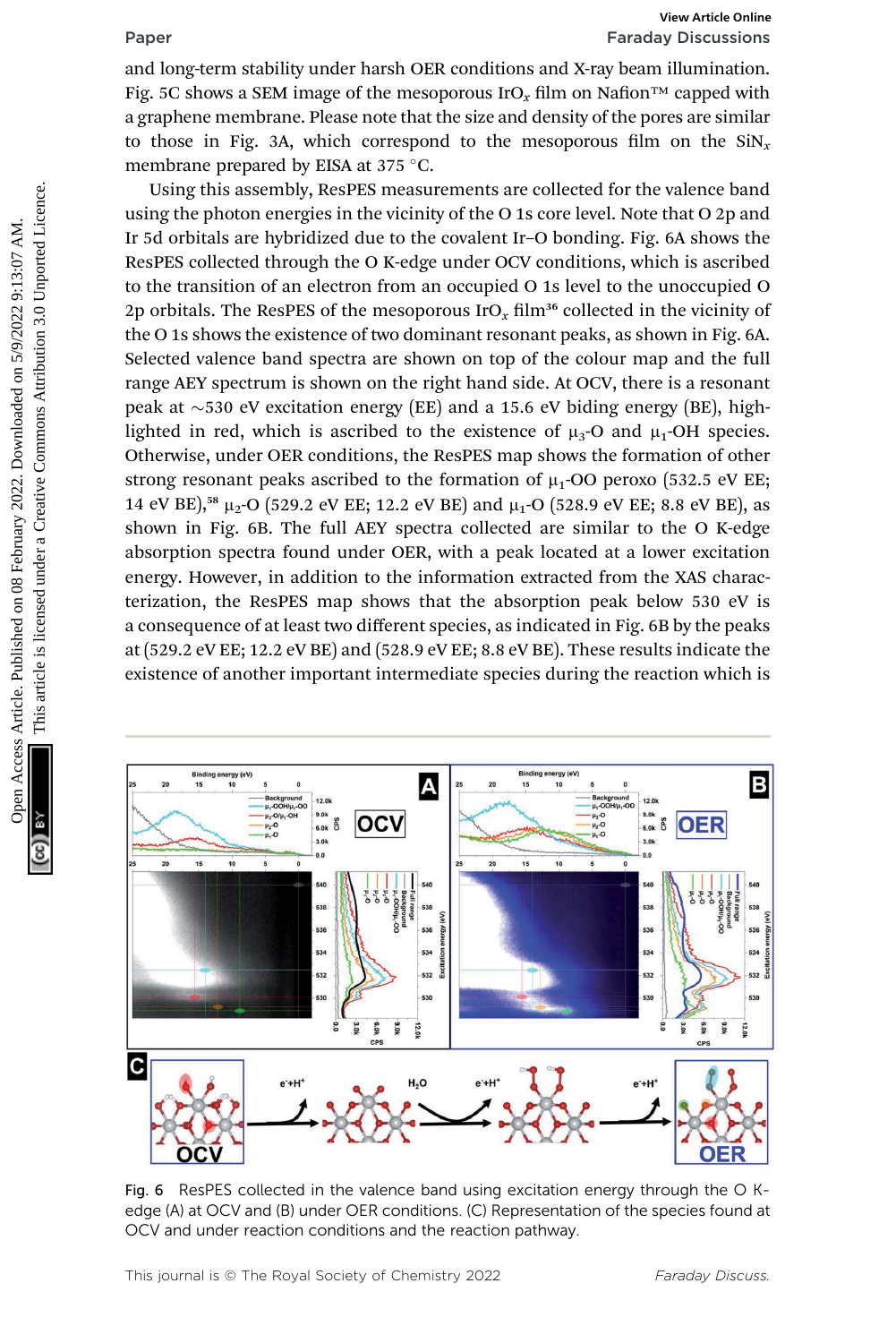different to the singly coordinated  $\mu_1$ -O (terminated oxygen) and doubly coordinated  $\mu_2$ -O (bridge) species. Unlike previous results,<sup>37</sup> the  $\mu_1$ -O active species can easily be distinguished from the  $\mu_2$ -O, indicating clearly that these species are key to the OER reaction. In addition, the peak appearing at (532.5 eV EE; 14 eV BE) can be ascribed for the first time to the existence of a peroxo species<sup>58</sup> during the OER conditions. Taking into account the *operando* ResPES measurements, Fig. 6C shows a scheme of the reaction pathway, where under OCV conditions the dominant species are  $\mu_1$ -OH and  $\mu_3$ -O. Once the electrode is under OER conditions, the  $\mu_1$ -OH species undergoes deprotonation to form the active  $\mu_1$ -O species, which reacts to form  $\mu_1$ -OOH (hydroperoxo) and  $\mu_1$ -OO (peroxo) species. The results found in this work are of prime importance and have not been described before in the literature, highlighting the existence of different oxygen species during the OER. These results indicate that the reaction pathway yielding dioxygen is dominated by the formation of peroxo groups. The ResPES results clearly indicate that the speciation is more complex than previously thought, indicating the existence of wide ranging oxygen species under OER conditions. Faraday Discussions Wew Article might continued a<sub>1</sub>-O (terminated ongre) and douby coordinated particle. This article, the packing clearly that these species are legited. This article is licensed to the first time to the

According to these results, the ResPES characterization of solid–liquid interfaces under reaction conditions is a powerful technique to provide detailed speciation information, more than XAS alone can. The advantage of this technique, with respect to XAS, is that ResPES provides resolved spectra in binding and excitation energies simultaneously. Thus, XAS can provide 2D maps if the spectra are plotted *versus* another parameter, such as applied potential in this work. Otherwise, if the ResPES measurements are plotted versus the applied potential, a 3D map can be formed. Thus, ResPES map spectra allow a better speciation of the active species present during the *operando* reactions. Therefore, photoelectron spectroscopy based techniques have a significant advantage with respect to XAS apart from the enhanced surface sensitivity and information of the potential drop, as it is possible to simultaneously collect information on the occupied and unoccupied orbitals, which yields accurate information about the different process/species that undergo the resonance event. Information on the occupied states can be gained by collecting the ResPES through the absorption edge of interest, and information about the PDOS can be acquired by collecting the valence band spectrum while exciting at a resonant energy. This ability of the ResPES yields enhanced speciation capability, which is the cornerstone of the accurate identification of the active species present during the reactions. This is a key capability that should be systematically used in experiments that aim to understand complex electrochemical processes, and justify the last decade's effort to get electrochemical setups running which are compatible with photoelectron spectroscopies in the soft X-ray range, as presented in this work.

## 5. A last reflection on the OER: how can ResPES help in interpreting the OER mechanism?

The surface oxygen species present on an IrO<sub>x</sub>/electrolyte electrified interface are directly involved in production of the dioxygen product.<sup>59,60</sup> Thus, on an iridium (hydr)oxide catalyst, the number of singly- and doubly-coordinated oxygen atoms with iridium ( $\mu_1$ -O and  $\mu_2$ -O species, respectively) is larger for defective surfaces and more active during the OER. For structures with higher crystallinity (less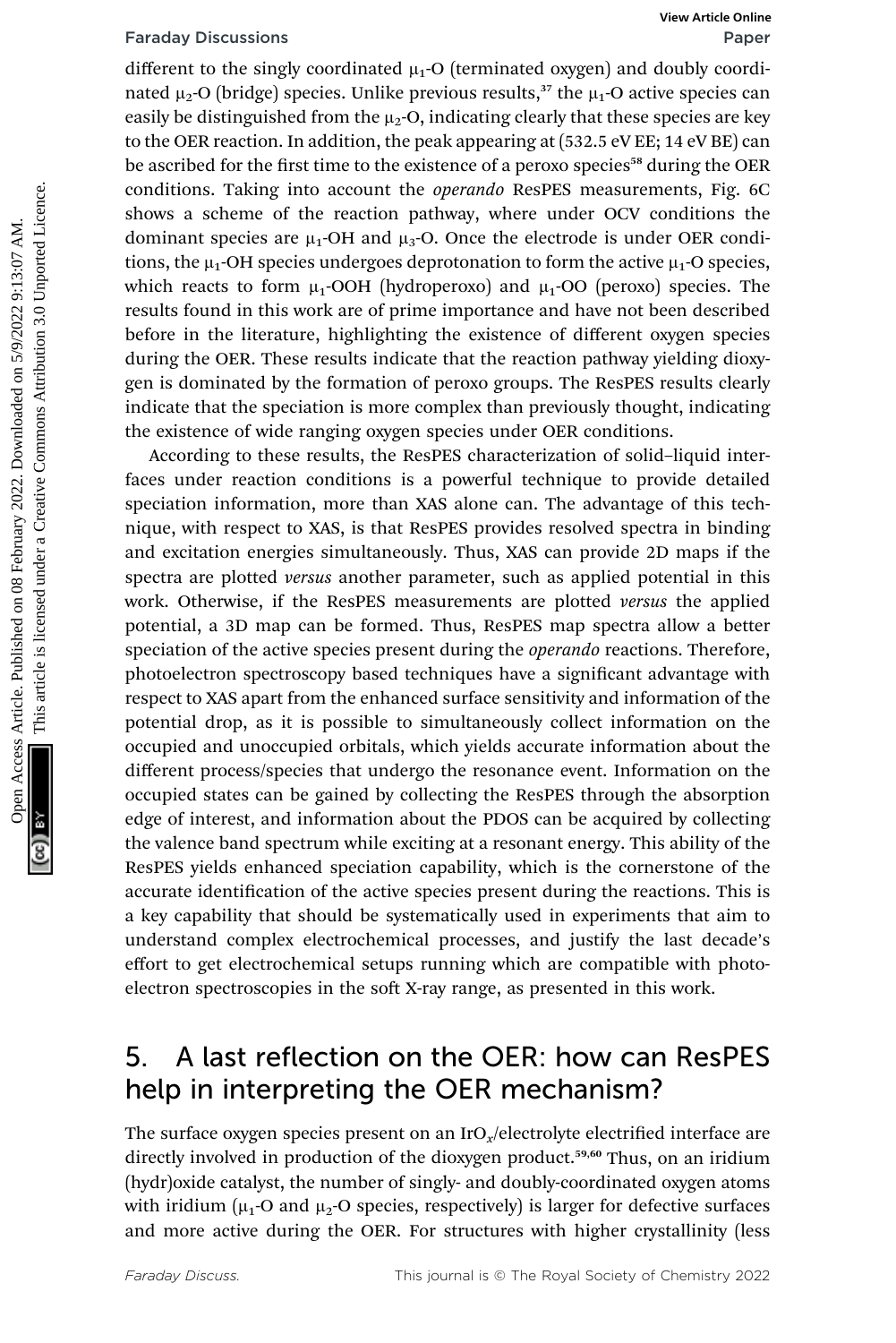defective), the dominant coordination environment is the triple iridiumcoordinated oxygen atoms ( $\mu_3$ -O species), being less active in the OER. Thus, in the presence of an iridium active center and water molecules, the system undergoes the following reaction:

$$
Ir^* + H_2O \rightarrow Ir-OH + e^- + H^+, \tag{1}
$$

yielding a protonated  $\mu_1$ -OH species on the surface electrode surface. Next, when an anodic potential is applied, the surface undergoes an oxidation (deprotonation) as follows:

$$
Ir-OH \rightarrow Ir-O + e^- + H^+, \tag{2}
$$

forming active  $\mu_1$ -O species at the electrified interface. The  $\mu_1$ -O (active) or  $\mu_2$ -O (inactive) species are ascribed to the X-ray absorption peak at  $\sim$ 529 eV in the O Kedge (XAS),<sup>37,41</sup> which becomes more intense with increasing potential. However, spectroscopically distinguishing between  $\mu_1$ -O and  $\mu_2$ -O species with XAS is not easy, though ResPES indicates clearly that the peak at around  $\sim$ 529 eV is the consequence of two different species located at (529.2 eV EE; 12.2 eV BE) and (528.9 eV EE; 8.8 eV BE), which are ascribed to  $\mu_2$ -O (bridge) and  $\mu_1$ -O (terminal oxygen atoms). Thus, these results indicate that the formation of singly coordinated species (terminal oxygen atoms) is strongly correlated to the catalytic activity shown by iridium (hydr)oxide. These species are stable on the surface of the catalysts and are therefore detectable with X-ray spectroscopy. This part of the reaction which was previously known is shown in the upper part of Fig. 7 ("Orbis Terrarum", mapped), even the complete speciation was not possible with previous methods based only on XAS. Nevertheless, the existence of these two species was confirmed in this study without a doubt using *operando* ResPES. **Paper**<br>
Faraday Discussions<br>
defectively, the dominant coordinated on the tigral information coordinated on gen atoms  $\{u_1 O \}$  species), being less active in the CBR. Thus, in<br>
the presence of an iridium active center

Furthermore, OER involves the adsorption of water, the transfer of four protons and electrons and the evolution of dioxygen products. This reaction is led by the formation of the O–O bond, where the exact mechanism ruling this bond formation is still under discussion in the literature. Each step of the reaction has several transition states where the oxygen–oxygen bond formation is the key factor dominating the rate step. The formation of the oxygen–oxygen bond is proposed to be produced by two different pathways: (a) through water adsorption on an active site or (b) through the oxygen–oxygen coupling of two neighbouring sites. We consider a simplified model for the absorption of water onto a deprotonated  $\mu_1$ -O species as:

$$
Ir-O + H2O \rightarrow Ir-OOH + e^- + H^+, \qquad (3a)
$$

where the reaction can take place in three different ways: with proton transfer first, with electron transfer first or simultaneously.<sup>9</sup> If the proton is transferred to a neighboring site, the reaction is purely chemical and needs to be written as:

$$
Ir-O + Ir-O + H2O \rightarrow Ir-OOH + Ir-O-H
$$
 (3b)

Independent of the reaction pathway (a or b), this process yields the formation of a hydroperoxo species on the surface. The hydroperoxo is transformed into a peroxo as:

This journal is © The Royal Society of Chemistry 2022 Faraday Discuss.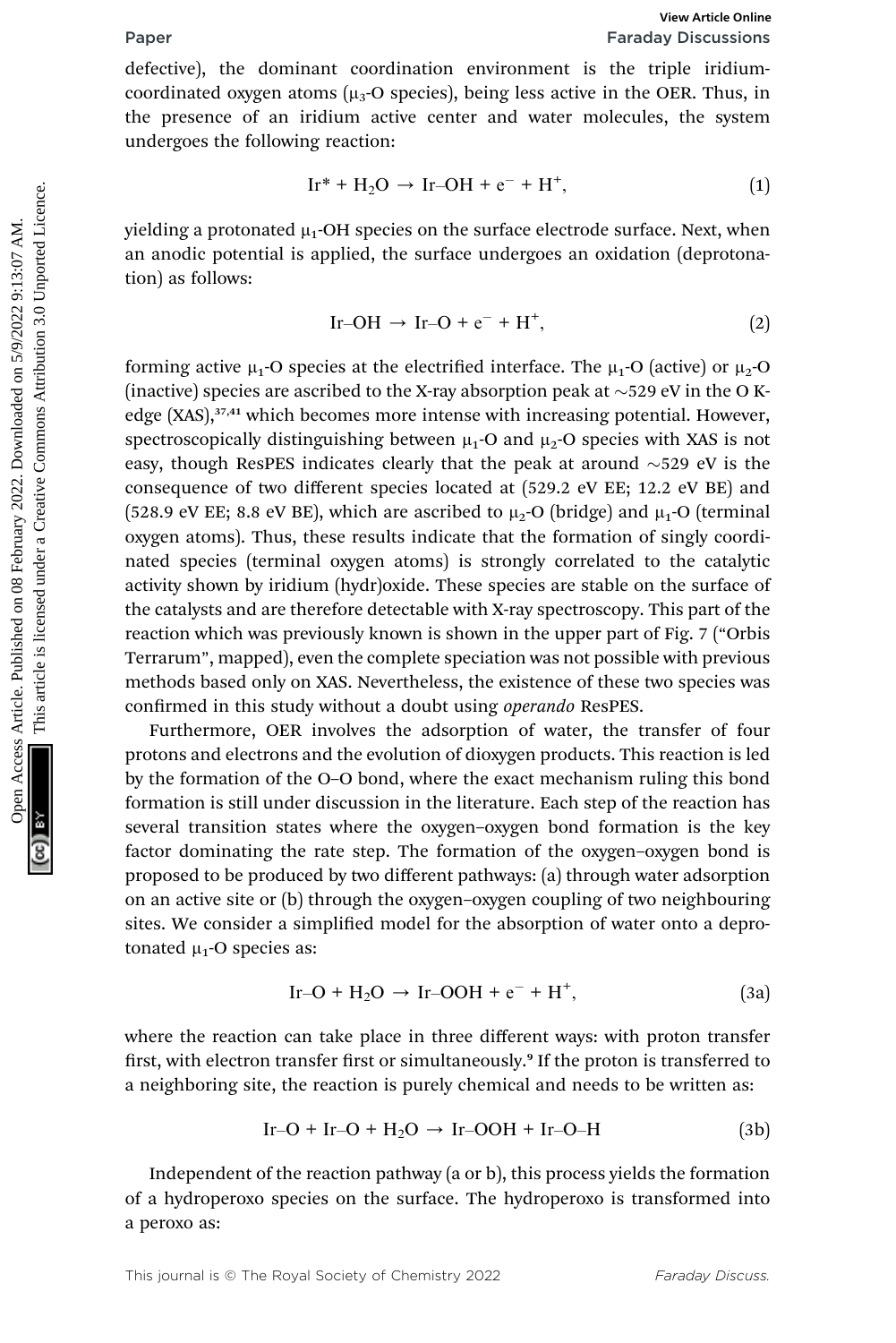



Fig. 7 Schematic representation of the simplified reaction pathway. The upper part shows the intermediates that can be considered to be known according to the operando spectroscopy and literature available ("Orbis Terrarum"). The bottom part represents part of the reaction pathway that has not been probed experimentally ("Terra incognita") until the current ResPES experiments presented in this work.

$$
IrOOH \rightarrow Ir-OO + e^- + H^+, \tag{4}
$$

finally yielding dioxygen:

$$
Ir-OO \rightarrow Ir^* + O_2 \tag{5}
$$

Note that an alternative pathway that is still considered is the direct coupling of lattice oxygen,<sup>61</sup> which can be written as

$$
Ir-O + Ir-O \rightarrow 2Ir^* + O_2 \tag{3c}
$$

The reaction pathways involving the formation of the oxygen–oxygen bond are described schematically in Fig. 7 bottom, where the exact reaction pathway is unknown ("Terra incognita", not mapped) in the literature and has been proposed theoretically,<sup>59,60</sup> but not empirically. However, the *operando* ResPES experiments shown in this work indicate that the OER involves the formation of peroxo species, meaning that the speciation is more complex during reaction conditions involving different oxygen species. Thus, the reaction pathway yielding oxygen–oxygen bond formation is dominated by the presence of a peroxo species and does not involve the direct coupling of two oxygen neighbors in the iridium electrode lattice. Therefore, this work represents a mapping of the reaction pathway in the "Terra incognita", going far beyond the current understanding of the OER on iridium (hydr)oxide catalysts. In short, the OER on iridium electrodes is dominated by the formation of active terminal oxygen species  $(\mu_1$ -O, confirmed in this work), which yield the formation of peroxo species  $(\mu_1$ -OO, probed for the first time in this work), controlling the reaction pathway to dioxygen  $(O_2)$  evolution.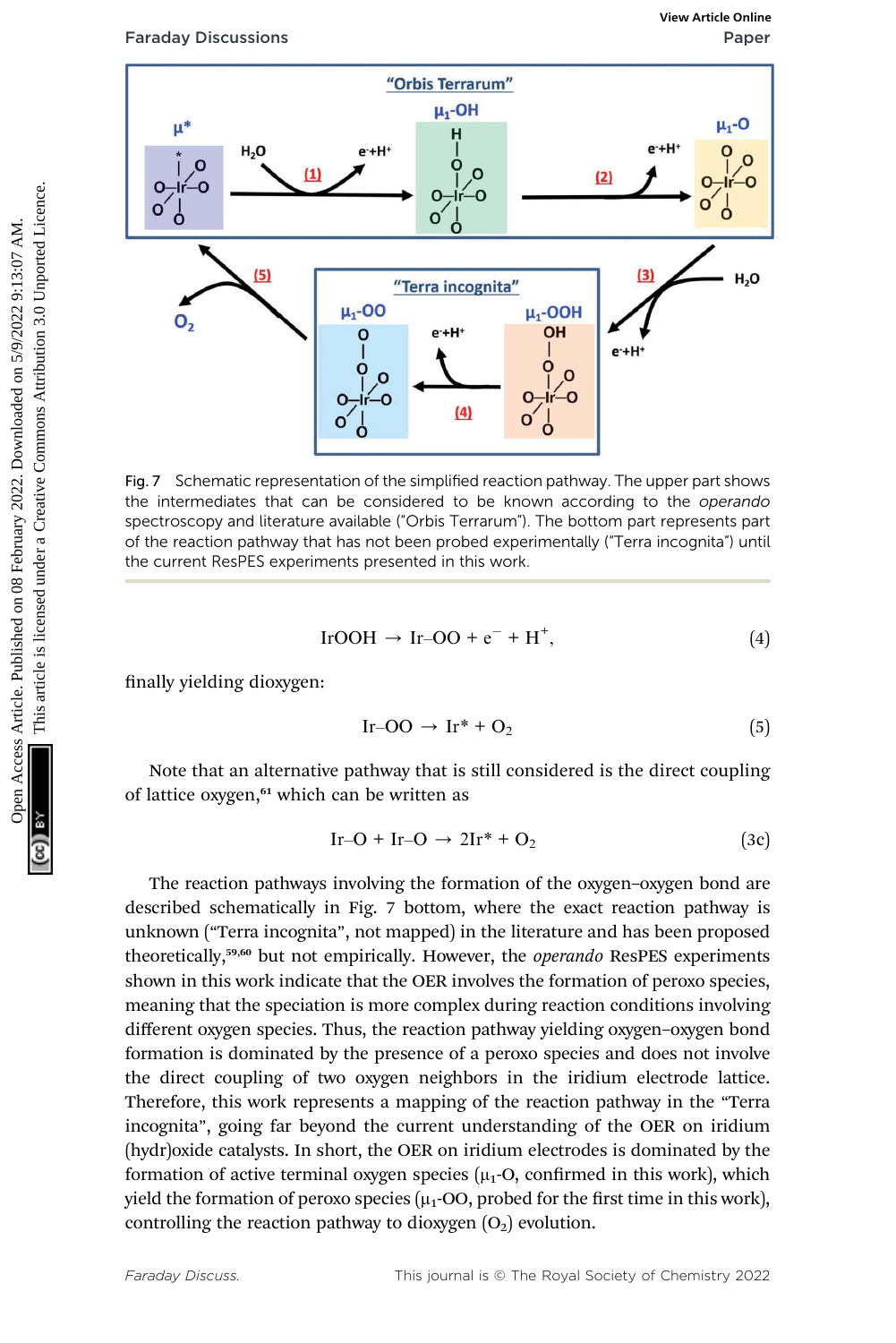# 6. Conclusions

Detailed insights into the electronic structure of an electrified interface requires the collection of relevant X-ray spectroscopy data (XPS, NEXAFS and ResPES) under *operando* conditions. Typically, the collection of this information is restricted in the soft X-ray regime to the investigation of ex situ samples, especially when using photoelectrons. In order to overcome this limitation and investigate the electronic structure of electrified solid–liquid interfaces under reaction conditions, different approaches compatible with photoelectron spectroscopy have been developed in our group in recent years. The approaches presented here, using the example of iridium oxide in a sulfuric acid aqueous electrolyte, involve a different degree of complexity and their use has different advantages and disadvantages. The operation and the atomistic information provided by each method was compared with the bulk-sensitive approach (NEXAFS photon-in/ photo-out). The performance of each approach was exemplified by comparing the spectra collected during the OER on  $IrO<sub>x</sub>$  electrodes. It was found that, independent of the approach used, a peak at around  $\sim$  529 eV appears under OER conditions, which is ascribed to electron deficient oxygen species. However, by using ResPES, it was possible to prove clearly that this peak is a consequence of two different species, named  $\mu_2$ -O (bridge oxygen) and  $\mu_1$ -O (terminal oxygen). In addition, the formation of  $\mu_1$ -OO (peroxo) species was found under the reaction conditions, indicating that different oxygen species take part in controlling the reaction pathway. This result is of prime importance and represents a substantial advance in the understanding of the complex OER on  $IrO<sub>x</sub>$  electrodes. Even if it is accepted that the terminal oxygen atoms are the catalytically active centers, we can conclude in this work that the OER is dominated by the formation of peroxo species and not by the oxygen lattice coupling reaction. Thus, ResPES provides better speciation capabilities as far as the spectral information can be depicted simultaneously depending on the excitation and binding energies. Because of this, ResPES simultaneously provides information related to the occupied and unoccupied states. This unique capability of ResPES opens up the possibility of describing steady state intermediates more accurately. To conclude, one should remark at this point that the methodologies presented here can be implemented to investigate other relevant electrochemical processes, which shows the paramount importance of the photoelectron compatible methods discussed in this work. **Formation Concellusions**<br> **Secure Article in the columnal structure of an electrific dimension and Reservative to the columnal structure operator of relevant X-ray epertures on the instant and investigate when unitg photo** 

# Author contributions

Operando mesoporous films: J. J. V. V. and R. K. conceived of the idea and designed the experiments for using mesoporous thin film electrodes on  $\sin x$  and ionomeric membranes for *operando* X-ray spectroscopy electrochemical characterization. D. B. fabricated the mesoporous electrodes. P. Z., E. C., C. H. C. and J. J. V. V. performed the experiments. J. J. V. V. and T. E. J. analyzed the data. Operando ionomeric membranes: R. A. conceived of and designed the idea to use ionomeric membranes coated with a thin film for *operando* photoelectron spectroscopy. V. P. and J. J. V. V. performed the experiments. V. P. and T. E. J. analyzed the data. Operando free standing graphene: J. J. V. V. conceived of the idea and designed the experiments for using free standing graphene on holey  $\sin x$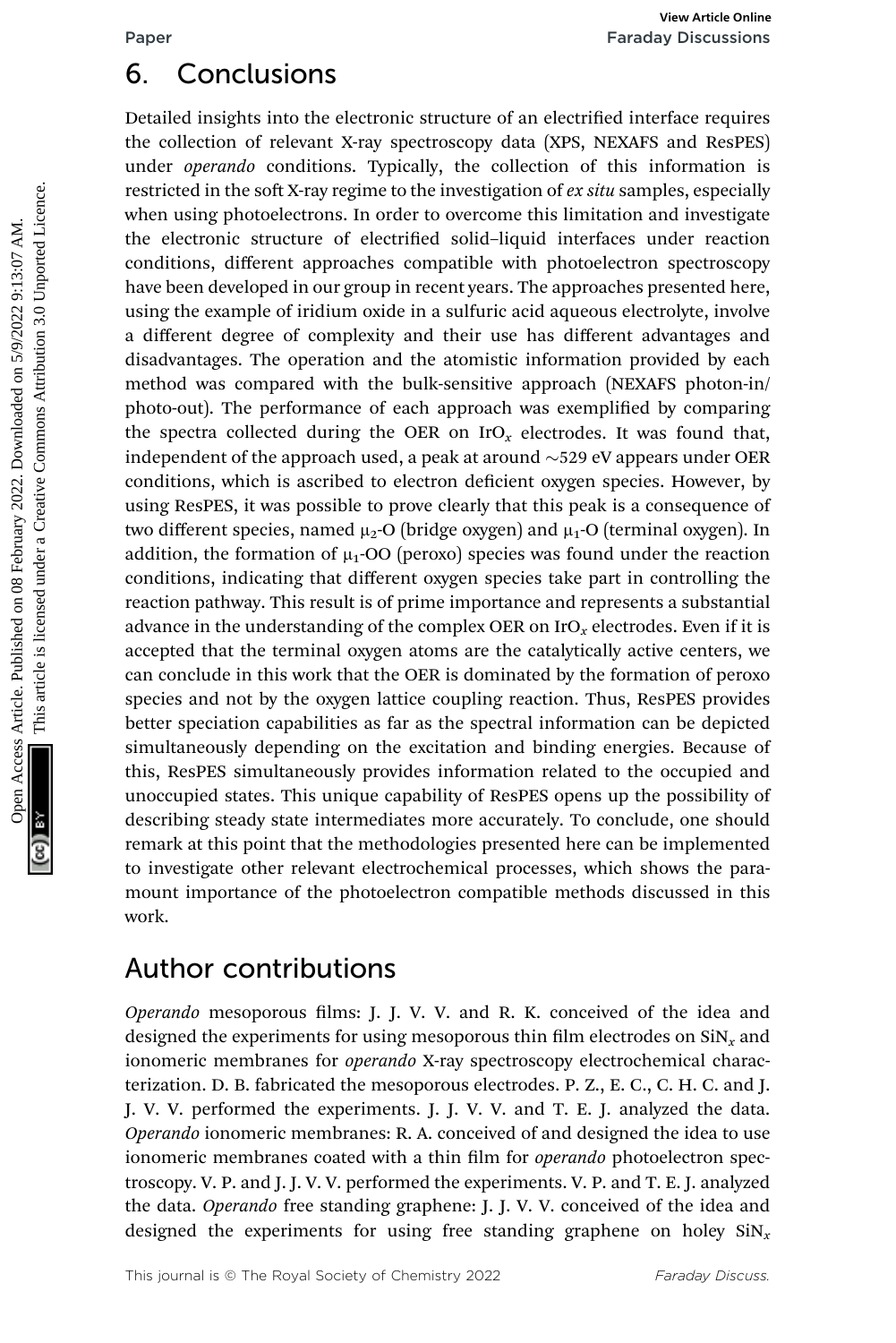membranes decorated with NPs for *operando* photoelectron spectroscopy. J. J. V. V. and V. P. performed the operando experiments. J. J. V. V. and T. E. J. analyzed the data. Operando ionomeric membranes capped with graphene: J. J. V. V. conceived of the idea. L. J. F. and R. V. M. developed the experimental approach for transferring PMMA free graphene onto the ionomeric membranes. L. J. F. performed the *operando* experiments. L. J. F. and T. E. J. analyzed the data. J. J. V. V., M. H. and E. S. developed the *operando* X-ray spectroscopy electrochemical cell with exchangeable electrodes. A. H. and T. L. performed the electron microscopy analysis of the different samples. A. K. G. and R. S. led the project. J. J. V. V. wrote the manuscript. All authors discussed the results and commented on the manuscript. Franday Discussions<br>
membranes decorated with NPs for operando encorednomy. The published published on the decoration of the dieta. L, J.K. and N. Y. A. developed the equerimental<br>
J.V. V. conceled on the dieta. Decorate o

# Conflicts of interest

There are no conflicts of interest to declare.

## Acknowledgements

We thank DAAD for the financial support through the framework of the Taiwanese–German collaboration (project ID 57218279 and 57392335). C.H.C. acknowledges financial support from projects 106-2112-M-032-003. We thank Helmholtz Zentrum Berlin für Materialien und Energie for allocating beamtime for our experiments within the proposal numbers 192-08521 and 191-08014.

## References

- 1 R. Schlögl, ChemSusChem, 2010, 3(2), 209-222.
- 2 J. A. Turner, Science, 2004, 305(5686), 972–974.
- 3 S. Chu and A. Majumdar, Nature, 2012, 488(7411), 294–303.
- 4 M. G. Walter, E. L. Warren, J. R. McKone, S. W. Boettcher, Q. Mi, E. A. Santori and N. S. Lewis, Chem. Rev., 2010, 110(11), 6446–6473.
- 5 K. Gong, F. Du, Z. Xia, M. Durstock and L. Dai, Science, 2009, 323(5915), 760– 764.
- 6 Y. Gorlin and T. F. Jaramillo, J. Appl. Chem. Sci., 2010, 132(39), 13612–13614.
- 7 Y. Lee, J. Suntivich, K. J. May, E. E. Perry and Y. Shao-Horn, J. Phys. Chem. Lett., 2012, 3(3), 399–404.
- 8 T. C. Wen and C. C. Hu, J. Electrochem. Soc., 1992, 139(8), 2158.
- 9 L. J. Falling, J. J. Velasco-Vélez, R. V. Mom, A. Knop-Gericke, R. Schlögl, D. Teschner and T. E. Jones, Curr. Top. Electrochem., 2021, 100842.
- 10 J. J. Velasco-Velez, C. H. Wu, T. A. Pascal, L. F. Wan, J. Guo, D. Prendergast and M. Salmeron, Science, 2014, 346(6211), 831–834.
- 11 D. M. Itkis, J. J. Velasco-Velez, A. Knop-Gericke, A. Vyalikh, M. V. Avdeev and L. V. Yashina, ChemElectroChem, 2015, 2(10), 1427–1445.
- 12 A. Knop-Gericke, V. Pfeifer, J. J. Velasco-Velez, T. Jones, R. Arrigo, M. Hävecker and R. Schlögl, J. Electron Spectrosc. Relat. Phenom., 2017, 221, 10-17.
- 13 M. Salmeron and R. Schlögl, Surf. Sci. Rep., 2008, 63(4), 169-199.
- 14 J. J. Velasco-Velez, M. Hävecker, A. Knop-Gericke, C. Schwanke, L. Xi, K. M. Lange, J. Xiao, M. F. Tesch, R. Golnak, T. Petit, L. Puskar, U. Schade,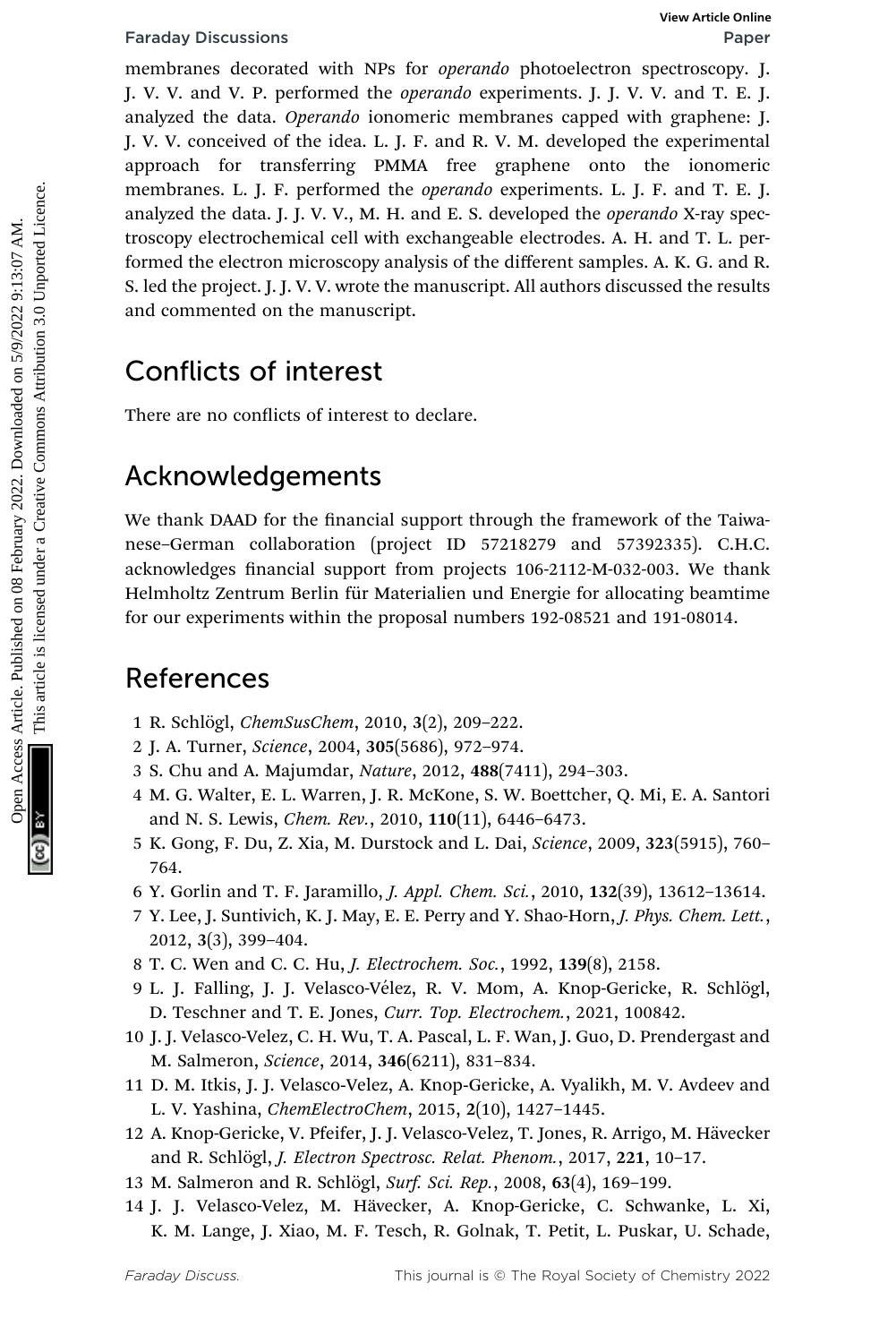M. Borgwardt, I. Kiyan, R. Seidel and E. F. Aziz, Synchrotron Radiat. News, 2017, 30(2), 14–19.

- 15 A. Klyushin, R. Arrigo, V. Pfeifer, T. Jones, J. Velasco Velez and A. Knop-Gericke, Catalyst Electronic Surface Structure Under Gas and Liquid Environments, in Encyclopedia of Interfacial Chemistry, 2018, pp. 615–631.
- 16 V. Streibel, M. Hävecker, Y. Yi, J. J. V. Vélez, K. Skorupska, E. Stotz, A. Knop-Gericke, R. Schlögl and R. Arrigo, Top. Catal., 2018, 61(20), 2064-2084.
- 17 E. A. Carbonio, J. J. Velasco-Velez, R. Schlögl and A. Knop-Gericke, *J.* Electrochem. Soc., 2020, 167(5), 054509.
- 18 J. J. Velasco-Vélez, L. J. Falling, D. Bernsmeier, M. J. Sear, P. C. Clark, T. S. Chan, E. Stotz, M. Hävecker, R. Krähnert, A. Knop-Gericke, C. H. Chuang, D. E. Starr, m. Favaro and R. V. Mom, J. Phys. D: Appl. Phys., 2021, 54(12), 124003. Factor Factor (Figure 1988)<br>
M. Borgwardt, L. Kirgan, V. Piefier, T. Jones, J. Velasco Velez and A. Knop-<br>
Gericke, Catalyst Electronic Surface Structure Under Gas and Liquid<br>
Environments, in Encyclopedia of Interfacial C
	- 19 T. Masuda, H. Yoshikawa, H. Noguchi, T. Kawasaki, M. Kobata, K. Kobayashi and K. Uosaki, Appl. Phys. Lett., 2013, 103(11), 111605.
	- 20 S. Axnanda, E. J. Crumlin, B. Mao, S. Rani, R. Chang, P. G. Karlsson, M. O. M. Edwards, M. Lundqvist, R. Moberg, P. Ross, Z. Hussain and Z. Liu, Sci. Rep., 2015, 5(1), 9788.
	- 21 J. H. Guo, Y. Luo, A. Augustsson, S. Kashtanov, J. E. Rubensson, D. K. Shuh, H. Agren and J. Nordgren, Phys. Rev. Lett., 2003, 91(15), 157401.
	- 22 P. Jiang, J. L. Chen, F. Borondics, P. A. Glans, M. W. West, C. L. Chang and J. Guo, Electrochem. Commun., 2010, 12(6), 820–822.
	- 23 J. Stöhr, NEXAFS spectroscopy, Springer Science & Business Media, 1992, p. 25.
	- 24 S. L. Schroeder, G. D. Moggridge, E. Chabala, R. M. Ormerod, T. Rayment and R. M. Lambert, Faraday Discuss., 1996, 105, 317–336.
	- 25 B. H. Frazer, B. Gilbert, B. R. Sonderegger and G. De Stasio, Surf. Sci., 2003, 537(1–3), 161–167.
	- 26 J. J. Velasco-Velez, R. V. Mom, R. V. Sandoval-Diaz, L. J. Falling, C. H. Chuang, D. Gao, T. E. Jones, Q. Zhu, R. Arrigo, B. Roldan-Cuenya, A. Knop-Gericke, T. Lunkenbein and R. Schlögl, ACS Energy Lett., 2020, 5(6), 2106-2111.
	- 27 E. Ortel, T. Reier, P. Strasser and R. Kraehnert, Chem. Mater., 2011, 23(13), 3201–3209.
	- 28 S. Song, H. Zhang, X. Ma, Z. Shao, R. T. Baker and B. Yi, Int. J. Hydrogen Energy, 2008, 33(19), 4955.
	- 29 J. J. Velasco-Vélez, T. E. Jones, V. Streibel, M. Hävecker, C. H. Chuang, L. Frevel, M. Plodinec, A. Centeno, A. Zurutuza, R. Wang, R. Arrigo, R. Mom, S. Hofmann, R. Schlögl and A. Knop-Gericke, Surf. Sci., 2019, 681, 1-8.
	- 30 S. Gottesfeld and S. Srinivasan, J. Electroanal. Chem. Interfacial Electrochem., 1978, 86(1), 89–104.
	- 31 L. Ouattara, S. Fierro, O. Frey, M. Koudelka and C. Comninellis, J. Appl. Electrochem., 2009, 39(8), 1361–1367.
	- 32 E. J. Frazer and R. Woods, J. Electroanal. Chem. Interfacial Electrochem., 1979, 102(1), 127–130.
	- 33 E. Willinger, C. Massué, R. Schlögl and M. G. Willinger, J. Appl. Chem. Sci., 2017, 139(34), 12093–12101.
	- 34 C. Massué, V. Pfeifer, X. Huang, J. Noack, A. Tarasov, S. Cap and R. Schlögl, ChemSusChem, 2017, 10(9), 1943–1957.
	- 35 H. M. Tsai, P. D. Babu, C. W. Pao, J. W. Chiou, J. C. Jan, K. P. Krishna Kumar, F. Z. Chien and W. F. Pong, Appl. Phys. Lett., 2007, 90(4), 042108.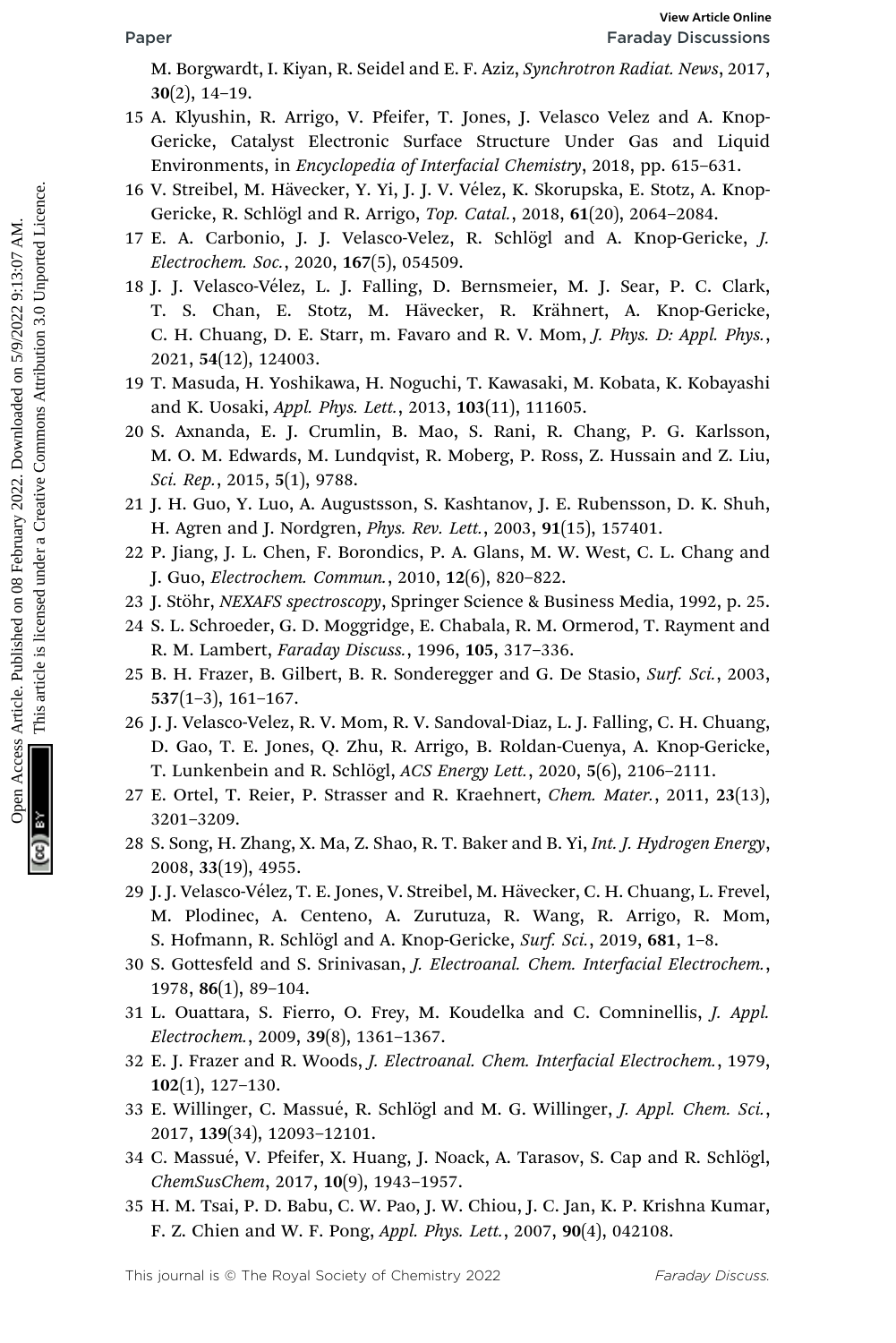- 36 R. Sachse, M. Pflüger, J. J. Velasco-Vélez, M. Sahre, J. Radnik, M. Bernicke, D. Bernsmeier, V. D. Hodoroaba, M. Krumrey, P. Strasser, R. Krähnert and A. Hertwig, ACS Catal., 2020, 10(23), 14210–14223.
- 37 L. J. Frevel, R. Mom, J. J. Velasco-Vélez, M. Plodinec, A. Knop-Gericke, R. Schlögl and T. E. Jones, *J. Phys. Chem. C*, 2019, 123(14), 9146-9152.
- 38 V. Pfeifer, T. E. Jones, J. J. Velasco Vélez, C. Massué, R. Arrigo, D. Teschner, F. Girgsdies, M. Scherzer, M. T. Greiner, J. Allan, M. Hashagen, G. Weinwerg, S. Piccini, M. Hävecker, A. knop-Gericke and R. Schlögl, Surf. Interface Anal., 2016, 48(5), 261–273.
- 39 V. Pfeifer, T. E. Jones, S. Wrabetz, C. Massué, J. J. V. Vélez, R. Arrigo, M. Scherzer, S. Piccini, M. Hävecker, A. Knop-Gericke and R. Schlögl, Chem. Sci., 2016, 7(11), 6791–6795.
- 40 V. Pfeifer, T. E. Jones, J. J. V. Vélez, C. Massué, M. T. Greiner, R. Arrigo, D. Teschner, F. Girgsdies, M. Scherzer, M. T. Greiner, J. Allan, M. Hashagen, G. Weinwerg, S. Piccini, M. Hävecker, A. Knop-Gericke and R. Schlögl, Phys. Chem. Chem. Phys., 2016, 18(4), 2292–2296. Foreday Discussions<br>
SR. Saches, M. Pittiger, J. J. Velasco-Vélez, M. Sahre, J. Radink, M. Bernicke,<br>
D. Bernsmeier, V. D. Holdoroaba, M. Krumey, P. Strasser, R. Krähnert and<br>
2022. Article. A. Amperican Care (2021, 1922),
	- 41 V. Pfeifer, T. E. Jones, J. J. V. Vélez, R. Arrigo, S. Piccini, M. Hävecker, A. Knop-Gericke and R. Schlögl, Chem. Sci., 2017, 8(3), 2143-2149.
	- 42 M. Favaro, B. Jeong, P. N. Ross, J. Yano, Z. Hussain, Z. Liu and E. J. Crumlin, Nat. Commun., 2016, 7(1), 12695.
	- 43 C. J. Zhang, M. E. Grass, A. H. McDaniel, S. C. DeCaluwe, F. El Gabaly, Z. Liu, K. F. McCarty, R. L. Farrow, M. A. Linne, Z. Hussain, G. S. Jackson, H. Bluhm and B. W. Eichhorn, Nat. Mater., 2010, 9(11), 944–949.
	- 44 A. Toghan, R. Arrigo, A. Knop-Gericke and R. Imbihl, J. Catal., 2012, 296, 99– 109.
	- 45 H. G. Sanchez Casalongue, S. Kaya, V. Viswanathan, D. J. Miller, D. Friebel, H. A. Hansen, J. K. Norskov, A. Nilsson and H. Ogasawara, Nat. Commun., 2013, 4(1), 1–6.
	- 46 H. G. Sanchez Casalongue, M. L. Ng, S. Kaya, D. Friebel, H. Ogasawara and A. Nilsson, Angew. Chem., Int. Ed., 2014, 53(28), 7169–7172.
	- 47 R. Arrigo, M. Hävecker, M. E. Schuster, C. Ranjan, E. Stotz, A. Knop-Gericke and R. Schlögl, Angew. Chem., Int. Ed., 2013, 52(44), 11660-11664.
	- 48 J. J. Velasco-Vélez, E. A. Carbonio, C. H. Chuang, C. J. Hsu, J. F. Lee, R. Arrigo, M. Hävecker, R. Wang, M. plodinec, F. R. Wang, A. Centeno, A. Zurutuza, L. J. Falling, R. V. Mom, S. Hofmann, R. Schlögl, A. Knop-Gericke and T. E. Jones, J. Appl. Chem. Sci., 2021, 143(32), 12524–12534.
	- 49 A. Kolmakov, D. A. Dikin, L. J. Cote, J. Huang, M. K. Abyaneh, M. Amati, L. Gregoratti, S. Günther and M. Kiskinova, Nat. Nanotechnol., 2011, 6(10), 651–657.
	- 50 J. J. Velasco-Vélez, V. Pfeifer, M. Hävecker, R. S. Weatherup, R. Arrigo, C.-H. Chuang, E. Stotz, G. Weinberg, M. Salmeron, R. Schlögl and A. Knop-Gericke, Angew. Chem., Int. Ed., 2015, 54(48), 14554–14558.
	- 51 S. Nemšák, E. Strelcov, H. Guo, B. D. Hoskins, T. Duchoň, D. N. Mueller, A. Yulaev, I. Vlassiouk, A. Tselev, C. M. Schneider and A. Kolmakov, Top. Catal., 2018, 61(20), 2195–2206.
	- 52 C. Arble, H. Guo, E. Strelcov, B. Hoskins, P. Zeller, M. Amati, L. Gregoratti and A. Kolmakov, Surf. Sci., 2020, 697, 121608.